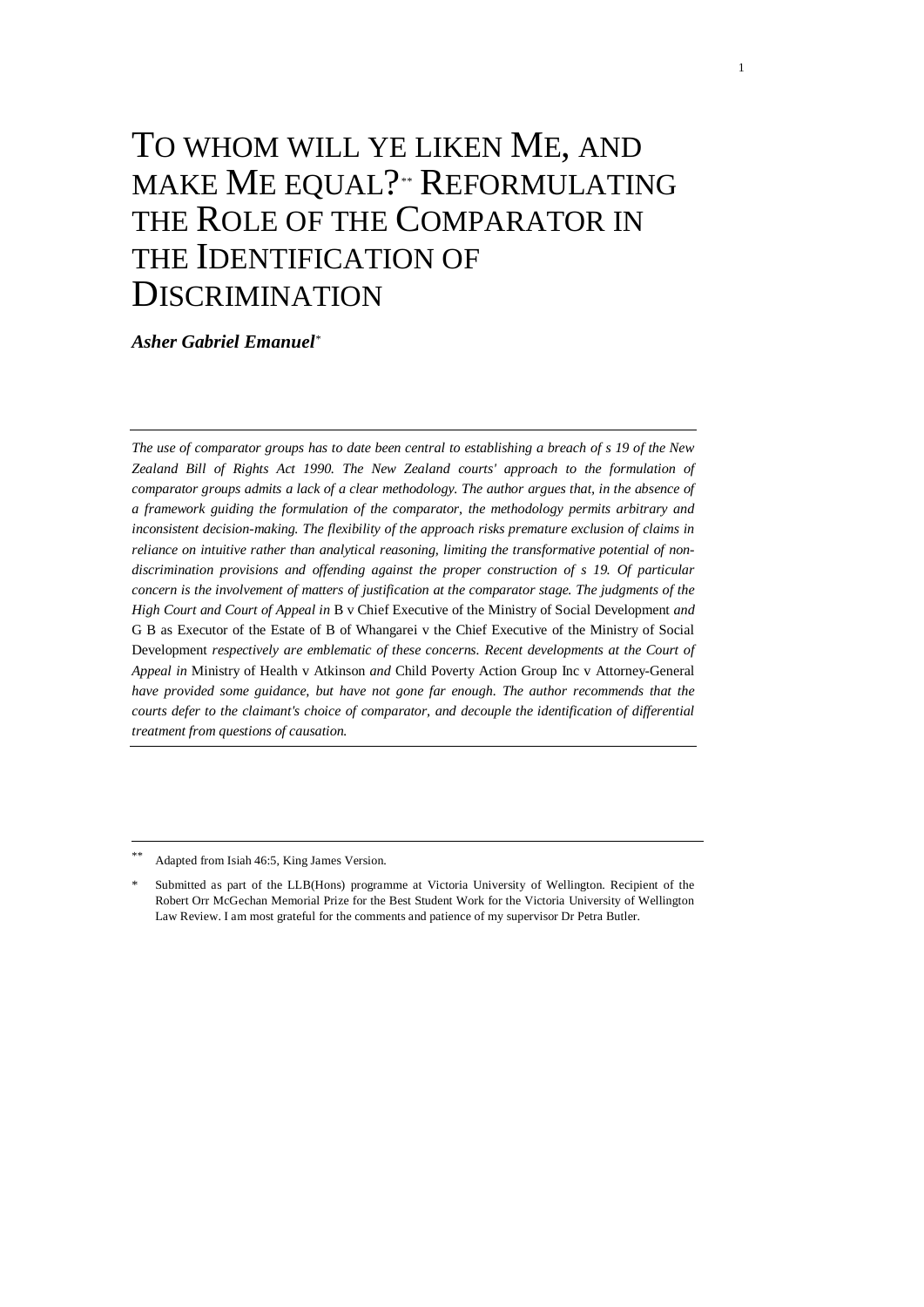## *I INTRODUCTION*

Westen notoriously argued in his article, "The Empty Idea of Equality", that the concept of equality and by extension, principles of non-discrimination, lack moral content:<sup>[1](#page-1-0)</sup>

[C]ategories of morally alike objects do not exist in nature; moral alikeness is established only when people define categories. To say that people are morally alike is therefore to articulate a moral standard of treatment – a standard or rule specifying certain treatment for certain people – by reference to which they are, and thus are to be treated, alike.

That moral alikeness does not exist in nature does not render the causes of equality and nondiscrimination at law meaningless. It does however demand that we pay closer attention to how we construct categories of likeness. Fittingly, Elias CJ for the majority observed in *McAlister v Air New Zealand Ltd* (*McAlister*) that, for a claim of discrimination to succeed, "the choice of comparator is often critical". [2](#page-1-1)

Comparators are used to identify differential treatment in the first stage of the test for a breach of s  $19<sup>3</sup>$  $19<sup>3</sup>$  $19<sup>3</sup>$  of the New Zealand Bill of Rights Act 1990 (BORA).<sup>[4](#page-1-3)</sup> The comparative approach is simple: the characteristics of the claimant  $X$  and the comparator  $Y$  differ only on a prohibited ground of discrimination. Where X has been treated differently to Y, it can be said that X has suffered differential treatment on a prohibited ground. Yet what appears to be an intuitive and common-sense approach has proven more erratic.

Following the Court of Appeal's decision in *Ministry of Health v Atkinson* (*Atkinson*)[5](#page-1-4) some considered the New Zealand courts to have settled upon an approach to discrimination.<sup>[6](#page-1-5)</sup> Yet the recent High Court decision *B v Chief Executive of the Ministry of Social Development*  $(B)^7$  $(B)^7$ demonstrates the difficulties encountered in the application of the *Atkinson* approach. Further, that the High Court's judgment was upheld on appeal in *G B as Executor of the Estate of B of Whangarei* 

- <span id="page-1-0"></span>1 Peter Westen "The Empty Idea of Equality" (1982) 95 Harv L Rev 537 at 545.
- <span id="page-1-1"></span>2 *McAlister v Air New Zealand Ltd* [2009] NZSC 78, [2010] 1 NZLR 153 at [34].
- <span id="page-1-2"></span>3 Section 19(1) reads: "Everyone has the right to freedom from discrimination on the grounds of discrimination in the Human Rights Act 1993."
- <span id="page-1-3"></span>4 This article will not address the test for a breach of s 19 beyond the comparator stage. The current position is that a breach of s 19 consists of (i) differential treatment on a prohibited ground (ii) where such gives rise to a material disadvantage. See *Ministry of Health v Atkinson* [2012] NZCA 184, [2012] 3 NZLR 456 at [136]; *Child Poverty Action Group Inc v Attorney-General* [2013] NZCA 420, [2013] 3 NZLR 729 at [43].
- <span id="page-1-5"></span><span id="page-1-4"></span>5 *Ministry of Health v Atkinson,* above n 4.
- 6 Vanessa Haggie "Premature Justification: The Place of Comparator Group Analysis in Discrimination Law in Canada and New Zealand" (LLM Research Paper, Victoria University of Wellington, 2012) at 13.
- <span id="page-1-6"></span>7 *B v Chief Executive of the Ministry of Social Development* [2012] NZHC 3165.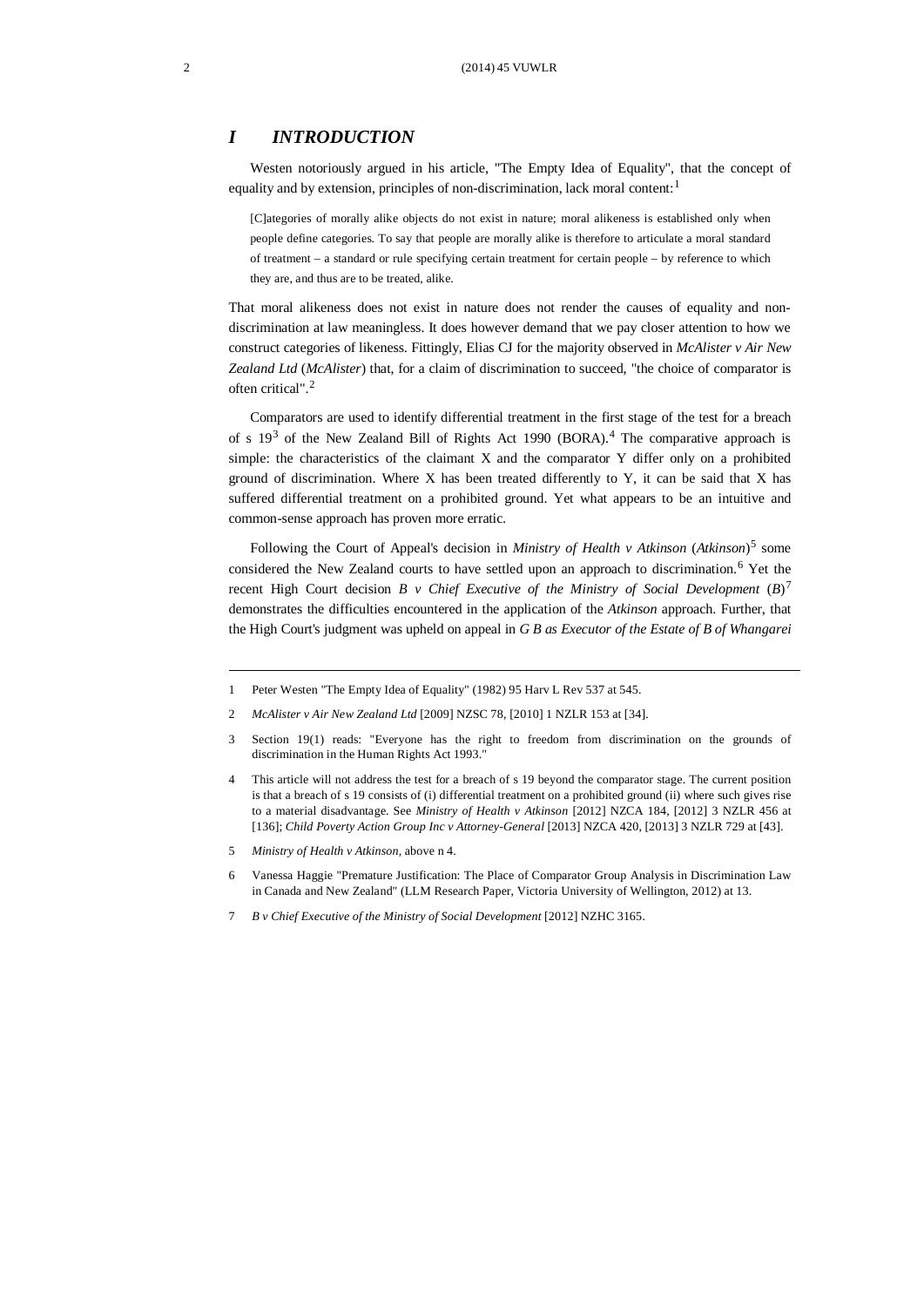*v* the Chief Executive of the Ministry of Social Development (*G B*)<sup>[8](#page-2-0)</sup> reveals the Court of Appeal's approach to s 19 to be inconsistent. The reasoning in *G B* cannot be reconciled with the approach adopted in *Atkinson*, as recently affirmed in the Court of Appeal decision *Child Poverty Action Group Inc v Attorney-General* (*CPAG*).[9](#page-2-1)

In Part II, this article addresses the interrelationship between s 19 and the use of the comparative approach. It concludes that the lack of a framework for the formulation of comparators permits arbitrary and inconsistent decision-making. In particular, potentially viable claims are prematurely excluded where courts intervene in the formulation of the comparator. The approach adopted in *Atkinson* and affirmed in *CPAG* goes some way to limiting the opportunity for premature exclusion, but does not go far enough.

Part III will examine the New Zealand courts' use of comparative methodology, and specifically the approach to formulating comparators. Particular attention will be paid to *B*. [10](#page-2-2) The formulation of the comparator in that case resulted in the premature exclusion of a claim, and is emblematic of the way in which the use of comparators can limit the scope of non-discrimination provisions.

Substantive recommendations will be explored in Part IV. Departure from reliance upon the comparator as the exclusive means for the identification of differential treatment is desirable. In any event a firm bedrock of principle must underpin the methodology. The author proposes that the choice of the comparator should be the prerogative of the claimant, and that the question of differential treatment should be distinct from questions of causation.

# *II LIMITATIONS OF COMPARATOR REASONING*

# *A The Proper Construction of Section 19*

The operation of state necessitates differential treatment.<sup>[11](#page-2-3)</sup> But s 19 represents a commitment on the part of the state to refrain from differentiating between persons on a limited number of grounds unless such is demonstrably justifiable in a free and democratic society.<sup>[12](#page-2-4)</sup> This approach to s 19 –

<span id="page-2-4"></span>12 Section 5 of the New Zealand Bill of Rights Act 1990 reads: "Subject to section 4, the rights and freedoms contained in this Bill of Rights may be subject only to such reasonable limits prescribed by law as can be demonstrably justified in a free and democratic society."

<span id="page-2-0"></span><sup>8</sup> *G B as Executor of the Estate of B of Whangarei v the Chief Executive of the Ministry of Social Development* [2013] NZCA 410, [2013] NZAR 1309.

<span id="page-2-1"></span><sup>9</sup> *Child Poverty Action Group Inc v Attorney-General,* above n 4.

<span id="page-2-2"></span><sup>10</sup> This article is based on a critique of *B v Chief Executive of the Ministry of Social Development*, above n 7. Shortly before and after submission respectively, the Court of Appeal handed down the judgments in *Child Poverty Action Group Inc v Attorney-General*, above n 4, and *G B as Executor of the Estate of B of Whangarei v the Chief Executive of the Ministry of Social Development*, above n 8. These judgments have been considered where relevant.

<span id="page-2-3"></span><sup>11</sup> *Child Poverty Action Group Inc v Attorney-General*, above n 4, at [51].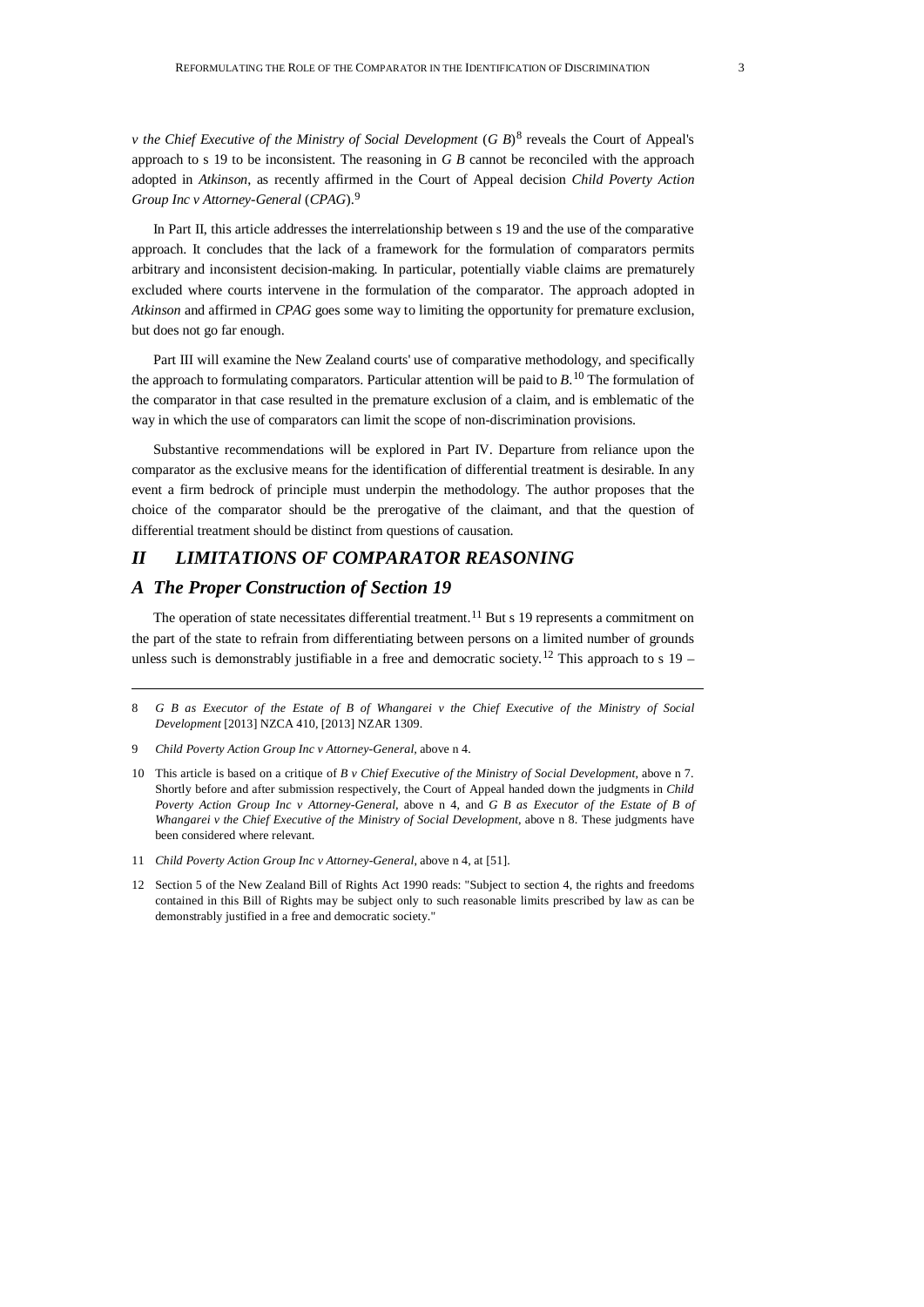where identification and justification of discrimination are discrete enquiries – could be described as the neutral interpretation insofar as it involves reading "discrimination" as being disadvantageous differential treatment on a prohibited ground, rather than something unjustifiable or invidious.<sup>[13](#page-3-0)</sup>

The neutral interpretation was adopted in *Atkinson*, where it was held that s 19 would be breached if the claimant is treated differently on a prohibited ground resulting in a material disadvantage.[14](#page-3-1) The Court of Appeal has acknowledged that the doctrinally correct approach is to allow BORA rights to bear a wide meaning, conditioned by justifiable limits permissible by dint of s 5 – only where an inconsistency with a BORA right is identified does s 5 come to bear on the issue.<sup>[15](#page-3-2)</sup> The interpretation of s 19 need not then accommodate matters of justification: the presence of s 5 as a broad catch-all justification provision provides the alleged discriminator an opportunity to justify the impugned actions.[16](#page-3-3)

This means that matters of justification are not relevant to the identification of differential treatment. Indeed, the Court of Appeal noted the undesirability of "justification creep" whereby matters properly addressed by s 5 were imported into the s 19 enquiry.<sup>[17](#page-3-4)</sup> This position was reaffirmed in *CPAG*. [18](#page-3-5) Similarly, concerning the Employment Relations Act 2000 (ERA), Elias CJ for the majority noted in *McAlister* that a comparison that took on the work of justification would leave "no work" for the exception provisions.[19](#page-3-6)

The division between identifying and justifying discrimination creates valuable safeguards. Treating the enquiries as separate ensures the fair allocation of burdens of proof and demands that possibly discriminatory actions are subject to an appropriate level of scrutiny. Where the two enquiries are elided those safeguards are subverted, leading to the possible premature exclusion of what would otherwise be viable claims of discrimination.

- <span id="page-3-1"></span>14 *Ministry of Health v Atkinson*, above n 4, at [55] and [136].
- <span id="page-3-2"></span>15 *Ministry of Health v Atkinson,* above n 4, at [127]. See also *Hansen v R* [2007] NZSC 7, [2007] 3 NZLR 1 at [89] per Tipping J, [57] per Blanchard J, [192] per McGrath J and [17] per Elias CJ.
- <span id="page-3-3"></span>16 Compare s 106 of the Employment Relations Act 2000.
- <span id="page-3-4"></span>17 *Ministry of Health v Atkinson*, above n 4, at [132].
- <span id="page-3-5"></span>18 *Child Poverty Action Group Inc v Attorney-General*, above n 4, at [65].
- <span id="page-3-6"></span>19 *McAlister v Air New Zealand Ltd*, above n 2, at [37].

<span id="page-3-0"></span><sup>13</sup> But see Geoffrey Palmer "A Bill of Rights for New Zealand: A White Paper" (Government Printer, Wellington, 1985) at [10.78] where it was suggested that an "invidious" reading was possible. The author's interpretation is not without controversy. Some commentators advocate reading "discrimination" as requiring something further: see Grant Huscroft "Freedom from Discrimination" in Paul Rishworth and others *The New Zealand Bill of Rights* (Oxford University Press, Auckland, 2003) 366 at 378. Huscroft's approach was however rejected explicitly by the Court in *Ministry of Health v Atkinson*, above n 4, at [129].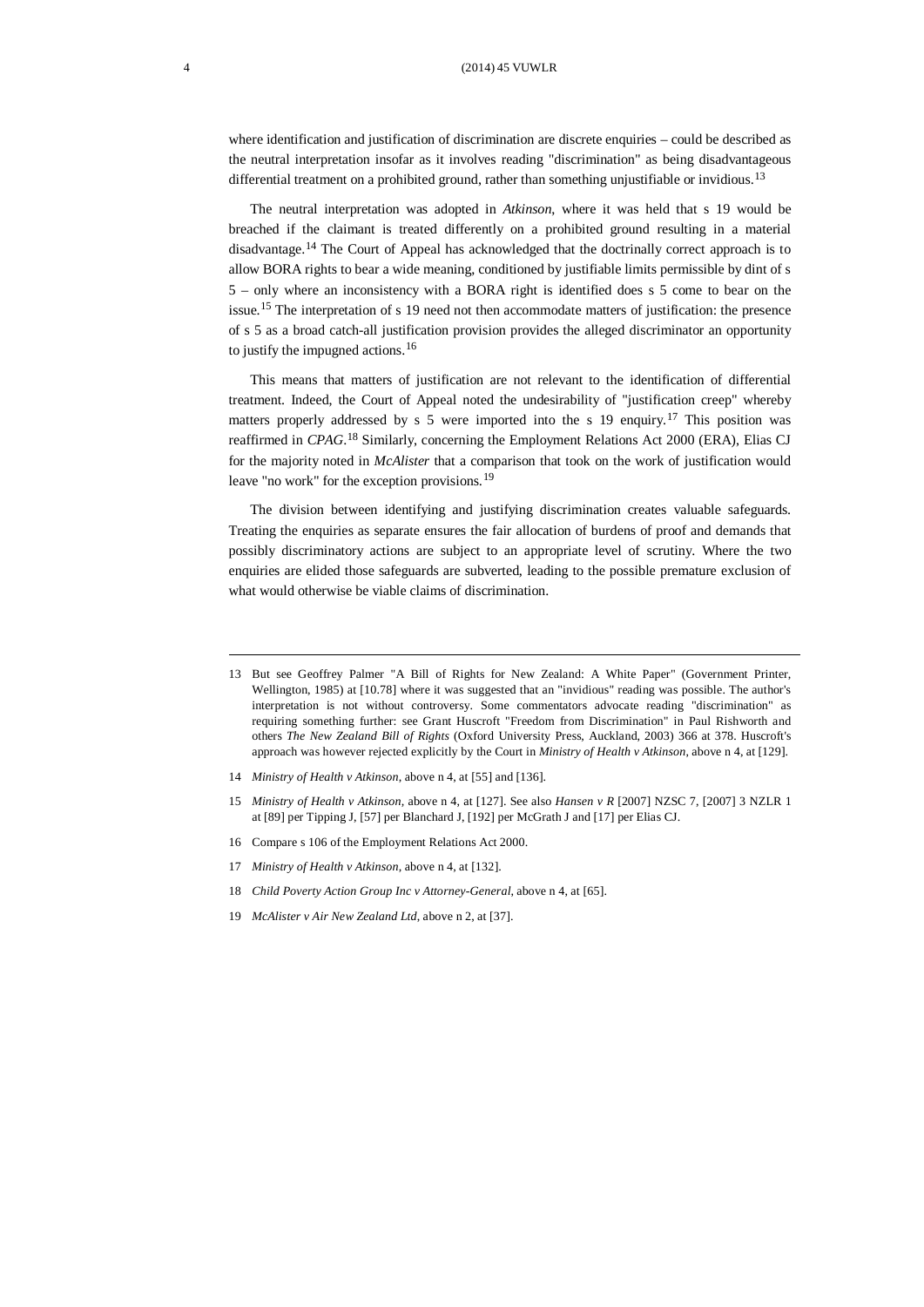This article contends that an incautious approach to the use of the comparator risks elision of identification and justification of discrimination, and accordingly undermines the proper construction of s 19.

### *B Comparative Logic*

The rationale for the comparative approach derives from the apparently common-sense observation that differential treatment can only be ascertained "by comparison with the condition of others" $20$  – the court should be comparing "apples with apples".<sup>[21](#page-4-1)</sup> As set out in the example given above, X and Y were in all respects alike but for the prohibited ground. Yet no two people are alike in all respects. If the ambition of the claim were refined, it could instead be said that X and Y are alike in all material respects. But without some framework for determining what characteristics are "material", the latter formulation is no more helpful.

A "treat likes alike" formulation relies on a series of underlying norms governing who can be considered alike. Westen, commenting on the Equal Protection clause of the Fourteenth Amendment to the United States Constitution, argues that the notion of equality relies on background norms concerning which persons are to be seen as equal. In effect, "the equality formula *presupposes* anterior constitutional standards for ascertaining 'likeness' and 'unlikeness".<sup>[22](#page-4-2)</sup> In the New Zealand non-discrimination context, the norms to which Westen refers manifest themselves in the rationales that underlie courts' decisions about which comparator is appropriate.

While appearing to be a neutral framework for identifying differential treatment the comparative methodology is in truth a vehicle for these norms. The desire for apparent neutrality is not surprising, Goldberg observes, as "[w]ith their empirical, legalistic cast, comparators strongly suggest that courts' findings of impermissible discrimination are [not] the product of ... an amateur judicial evaluation of social norms".<sup>[23](#page-4-3)</sup> Yet this appearance of neutrality is itself cause for concern as these norms, to the extent that they operate under the guise of an apparently neutral methodology, remain inarticulate and under-scrutinised.

# *C Premature Justification*

The central concern about the use of the comparator is that it can allow for the premature justification of alleged discrimination without sufficient scrutiny. This occurs where the comparison (a function of s 19) takes on the work of justification (the function of s 5).

<span id="page-4-0"></span><sup>20</sup> *Andrews v Law Society of British Columbia* [1989] 1 SCR 143 at 164 per McIntyre J.

<span id="page-4-1"></span><sup>21</sup> *Child Poverty Action Group Inc v Attorney-General*, above n 4, at [51].

<span id="page-4-2"></span><sup>22</sup> Westen, above n 1, at 560.

<span id="page-4-3"></span><sup>23</sup> Suzanne Goldberg "Discrimination by Comparison" (2010) 120 Yale LJ 728 at 802.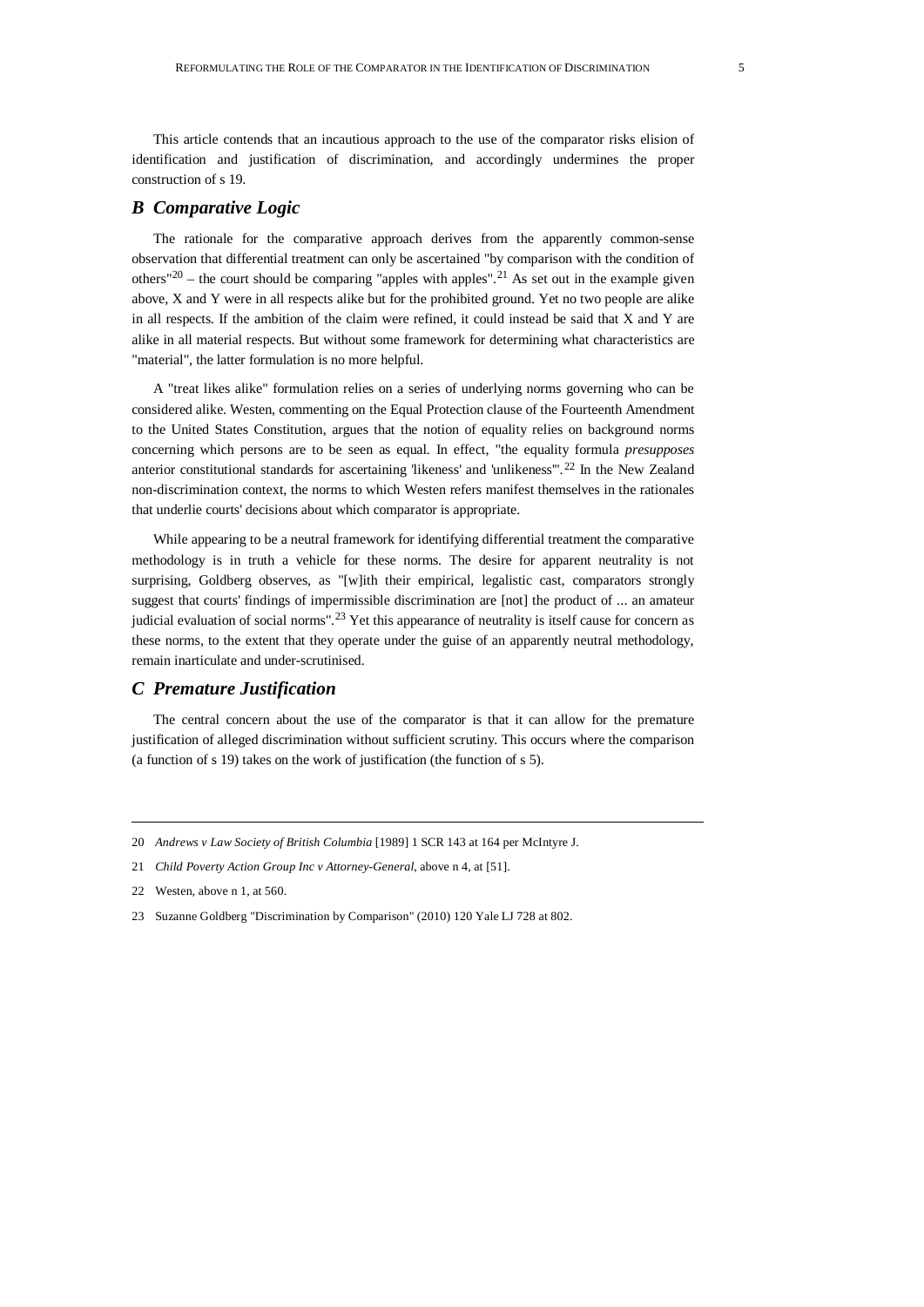#### *1 The tendency to import justification*

The incorporation of justification into the comparison is likely to occur in two circumstances. The first is where the court believes that the differential treatment is not deserving of being described as discriminatory. The second is where the court considers there to be a plausible alternative explanation for the differential treatment that suggests it was not on the basis of a prohibited ground. The intrusion of these determinations in the construction of comparators is encouraged by the intrinsic similarity between identifying and justifying differential treatment. As Clayton and Tomlinson observe, "justification of discrimination will often depend on showing that the positions of the two comparators are not, in truth, analogous". [24](#page-5-0) The elision will occur where the comparator is not independent from what Monoghan terms the "discriminatory circumstances"<sup>[25](#page-5-1)</sup> – the characteristics of the claimant that might well be alternate rationales or justifications for differential treatment.

Consider, for example, a tax-credit conditional upon family status. A claimant may allege that the scheme results in her being treated differently despite being in all material ways alike to a recipient of the credit but for family status. One of the discriminatory circumstances is that they likely have different financial needs by dint of family status. Presumably the legislative purpose of the scheme is to cater to those different needs. The scheme might be defended as having a justifiable goal. The claimant's approach to the case relies on proving similarity with the comparator – they are alike but for family status. The defendant's approach relies on proving the contrary – they are not alike because family status reflects an important difference, that being financial needs. The questions are two sides of the same coin – they each pertain to the comparability or otherwise of the claimant and their proposed comparator. The latter, though, is a matter for justification as it is relevant not to whether there has been differential treatment but rather whether such is justifiable.

If the conceptual boundary between identification and justification of discrimination is less than clear, the similarity of the two questions leads to them being asked simultaneously. The discriminator's reasons for treating the two differently become the court's reasons for denying that the claimant is in fact comparable with the proposed comparator.<sup>[26](#page-5-2)</sup> Instead of asking whether there has been differential treatment, the question becomes one of whether differential treatment would be justifiable. Where it is thought that differential treatment is justifiable, the likely conclusion is that the two groups are not legitimately comparable: claimant and their comparator are not comparable because they have different financial needs. The discriminatory circumstances (financial need)

<span id="page-5-0"></span><sup>24</sup> Richard Clayton and Hugh Tomlinson *The Law of Human Rights* (2nd ed, Oxford University Press, New York, 2009) vol 1 at [17.138].

<span id="page-5-1"></span><sup>25</sup> Karon Monoghan *Equality Law* (Oxford University Press, New York, 2007) at [6.39].

<span id="page-5-2"></span><sup>26</sup> See the criticism of *Granovsky v Canada (Minister of Employment and Immigration)* 2000 SCC 28, [2000] 1 SCR 703 in Daphne Gilbert and Diana Majury "Critical Comparisons: the Supreme Court of Canada Dooms Section 15" (2006) 24 Windsor YB Access Just 111 at 124.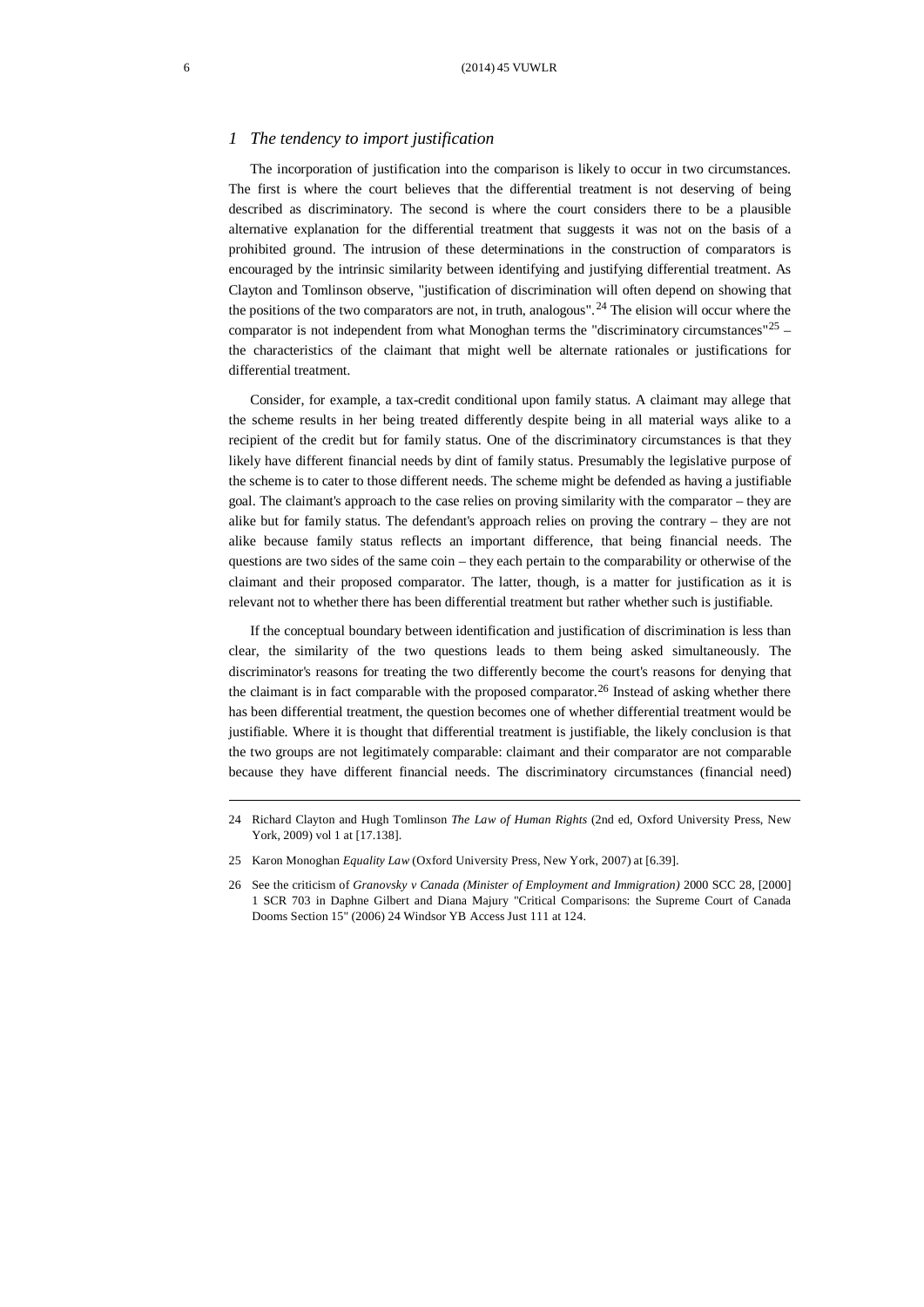become a proxy for the prohibited ground (family status) when they are subsumed into the comparator, shifting focus from the prohibited ground to the legislative purpose or justification.<sup>[27](#page-6-0)</sup> The comparator takes on the work of s 5 and is no longer a neutral means for identifying differential treatment.

That reasoning, Haggie suggests, "builds in tacit acceptance of a disputed policy at too early a stage and artificially removes the disputed point of discrimination".<sup>[28](#page-6-1)</sup> Considering the discriminatory circumstances, and by extension justification, at the comparator stage increases the tendency for the construction of a comparator in such a way that denies the very possibility of discrimination.

#### *2 Sufficient scrutiny*

The tendency to import justification into the s 19 enquiry allows intuitive reactions to supplant sufficient scrutiny. Without any framework that governs who can be compared to whom, the enquiry becomes driven by instinct. The inherent flexibility of the exercise allows it to "slip into arbitrary and inconsistent reasoning"<sup>[29](#page-6-2)</sup> which provides the appearance, but not substance, of analysis. Where a case concerns "discrimination which is regarded as 'normal'" or "acceptable", <sup>[30](#page-6-3)</sup> the belief that the practice in question does not deserve to be labelled discrimination encourages the formulation of a comparator that incorporates the discriminatory circumstances.

Returning again to the example of tax-credits above, while opinion certainly differs, many would consider such differential treatment "acceptable" in the context of social welfare policy. If that intuition is controlling, the outcome may be that different financial needs becomes accepted as the reason for denying comparability. The determination concerning comparability has then effectively hidden an intuitive determination that the practice is justifiable, and subjects the claimant to the caprice of the fact-finder's beliefs about what is "acceptable". In this vein, the Court of Appeal in *Atkinson* noted that justification ought be confined to a later enquiry to "avoid decision-making based on instinct rather than analysis". [31](#page-6-4)

The concern about the role of intuition is amplified by the way that it replaces further scrutiny. If it is determined that the claimant cannot be compared with the proposed comparator the claim can

<span id="page-6-0"></span><sup>27</sup> See *R (on the Application of Al Rawi) v Secretary of State for Foreign and Commonwealth Affairs* [2006] EWCA Civ 1279, [2007] 2 WLR 1219 at [78].

<span id="page-6-1"></span><sup>28</sup> Haggie, above n 6, at 37.

<span id="page-6-2"></span><sup>29</sup> Dagmar Schiek, Lisa Waddington and Mark Bell *Cases, Materials and Text on National Supranational and International Non-discrimination Law* (Hart Publishing, Oxford, 2007) at 201.

<span id="page-6-3"></span><sup>30</sup> Aileen McColgan "Cracking the Comparator Problem: Discrimination, 'Equal' Treatment and the Role of Comparisons" (2006) 6 EHRLR 650 at 672.

<span id="page-6-4"></span><sup>31</sup> *Ministry of Health v Atkinson*, above n 4, at [128].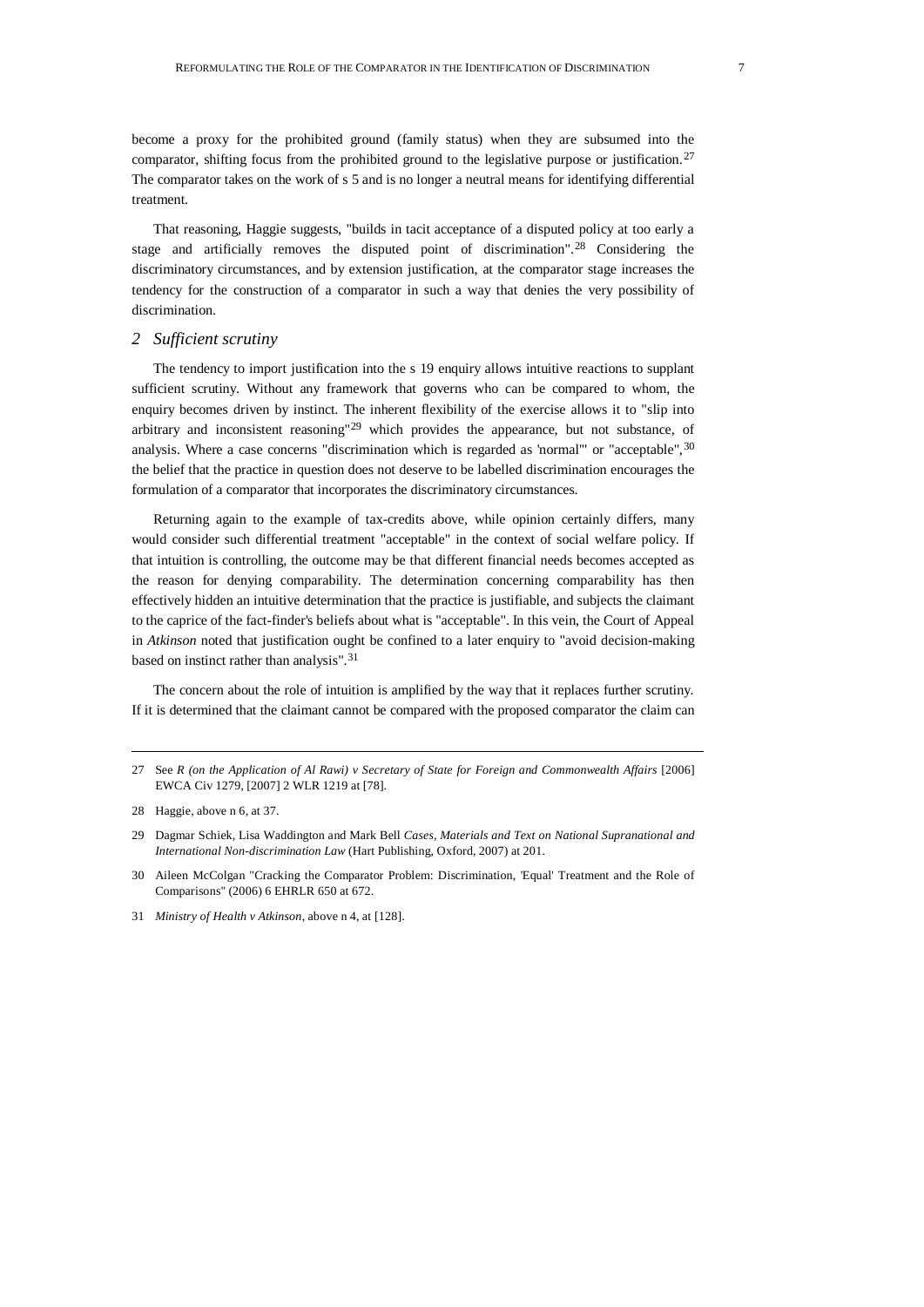proceed no further. In that case the impugned policy or practice will not be subject to scrutiny under s 5 or the relevant provisions for justification or defence. An intuitive judgement that the claimant is not sufficiently alike to the proposed comparator is substituted for thorough scrutiny of the possible justifications under  $s$  5.<sup>[32](#page-7-0)</sup> Where such is the case, claims Haggie, the premature dismissal without a more thorough examination of the claim "denies the claimant the right to have the disputed policy fully scrutinised for relevance and reasonableness".<sup>[33](#page-7-1)</sup>

Most importantly, discriminatory practices often align with commonly-held beliefs that will prove, in the full measure of time, to have been discriminatory. Such practices might reveal themselves to be unreasonable or irrational when subjected to scrutiny under s 5. But, when the comparator formulation works to legitimise "acceptable" discrimination, the non-discrimination provision is depleted of its capacity to challenge the status quo.  $34$ 

#### *3 Burdens of proof*

The incorporation of justification at the comparison stage threatens to misallocate the burdens of proof and further disadvantage the claimant. Monoghan notes, in the United Kingdom context, that the stages of a discrimination enquiry must be assessed "discretely, if the burden of proof provisions ... are to be properly respected".<sup>[35](#page-7-3)</sup> The same issue arises in the New Zealand context if matters of justification are involved at the comparator stage.

Under the ERA the respective burdens of proof are clear from the structure of the legislation. It is the onus of the discriminator to demonstrate that the alleged discrimination falls within the exceptions.<sup>[36](#page-7-4)</sup> The position of the Supreme Court in *McAlister* – that the two enquiries were to be distinct lest there be "no work" left for the exception provisions  $37$  – reflects the necessity of separating identification and justification of discrimination to maintain the proper allocation of burdens.

<span id="page-7-5"></span>37 *McAlister v Air New Zealand Ltd*, above n 2, at [37].

<span id="page-7-0"></span><sup>32</sup> See *Shackell v United Kingdom* (45851/99) Section I, ECHR 27 April 2000; *Stubbings and others v United Kingdom* (1997) 23 EHRR 213 (ECHR); and the criticisms thereof in McColgan, above n 30, at 660.

<span id="page-7-1"></span><sup>33</sup> Haggie, above n 6, at 39.

<span id="page-7-2"></span><sup>34</sup> See Lord Walker "Treating Like Cases Alike and Unlike Cases Differently: Some Problems of Anti-Discrimination Law" (2010) 16 Canta LR 201 at 211; and *Nova Scotia (Attorney General) v Walsh* 2002 SCC 83, [2002] 4 SCR 325 at [200] per Gonthier J.

<span id="page-7-3"></span><sup>35</sup> Monoghan, above n 25, at [6.48].

<span id="page-7-4"></span><sup>36</sup> Human Rights Act 1993, s 92F.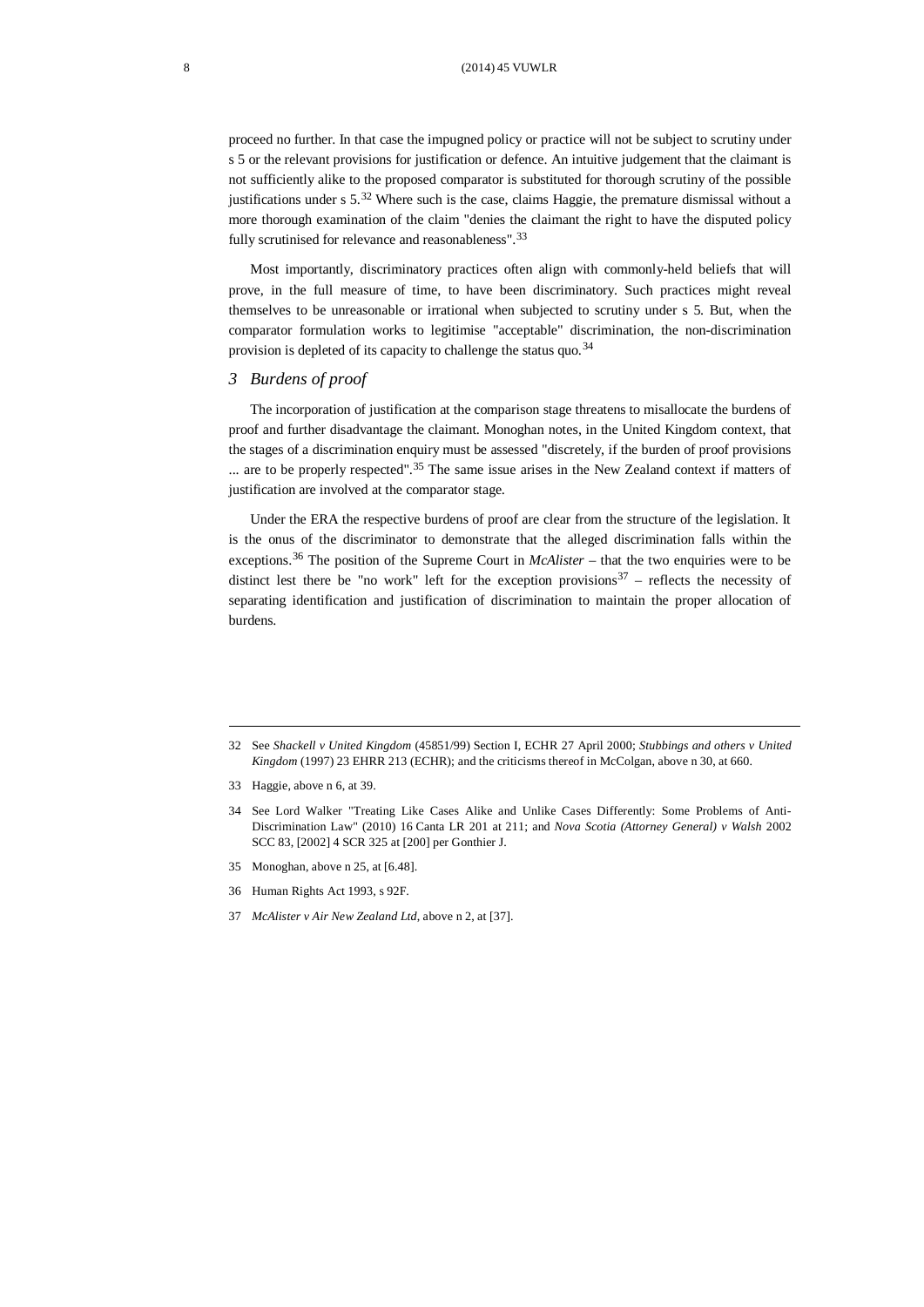The position is less clear as regards s 19. Certainly if the claim proceeds to s 5, the burden will fall upon the discriminator.<sup>[38](#page-8-0)</sup> But if issues of justification that ought be addressed at s 5 are imported into the comparator exercise, the burden of establishing a breach of s 19 also demands the claimant go some way to disproving the defendant's justification. Similarly, the defendant's onus may be lowered: if issues of justification succeed at the comparator stage, the defendant does not have to later discharge the burden of showing the impugned policy or practice to be compliant with s 5.

When the defendant's submissions on the issue of comparison are allowed to address issues of justification, the persuasive burden will fall to the claimant. The claimant is compelled to discourage the court from finding the justification relevant to the selection of the comparator. Unless issues of justification are relegated to a later stage, the claimant may need to lead evidence about, for example, the fiscal implications of finding a practice or policy to be discriminatory. Further, s 19 claims are made against the state, and the claimant suffers from a comparative lack of resources. [39](#page-8-1) Schwartz observes that the "claimant usually lacks the resources, access, or knowledge of the government [and] should not be expected to take on the role of the government's mind reader".<sup>[40](#page-8-2)</sup> This increases the burden on the claimant to establish differential treatment and, in turn, a breach of s 19.

# *D Mirror Comparators*

A mirror comparator will be alike to the claimant in every way but for the prohibited ground. This approach appears desirable as it promises to place the prohibited ground at the centre of the enquiry. The archetypal articulation of the mirror comparison was that of Binnie J in *Hodge v Canada*: [41](#page-8-3)

The appropriate comparator group is the one which mirrors the characteristics of the claimant (or claimant group) relevant to the benefit or advantage sought except that the statutory definition includes a personal characteristic that is offensive to the Charter or omits a personal characteristic in a way that is offensive to the Charter.

Where the circumstances are simple, the mirror comparator has the advantage of vividly revealing the alleged differential treatment. It has, however, been subject to criticism on several grounds and was abandoned by the Supreme Court of Canada in *Withler v Canada* (*Withler*). [42](#page-8-4)

- <span id="page-8-0"></span>38 Andrew Butler and Petra Butler *The New Zealand Bill of Rights Act: A Commentary* (LexisNexis, Wellington, 2005) at [6.7.1].
- <span id="page-8-1"></span>39 See *Miron v Trudel* [1995] 2 SCR 418 at [49] per McLachlin J.
- <span id="page-8-2"></span>40 Hart Schwartz "Making Sense of Section 15 of the Charter" (2011) 29 NJCL 201 at 224.
- <span id="page-8-3"></span>41 *Hodge v Canada (Minister of Human Resources Development)* 2004 SCC 65, [2004] 3 SCR 357 at [23].
- <span id="page-8-4"></span>42 *Withler v Canada (Attorney General)* 2011 SCC 12, [2011] 1 SCR 396 at [60].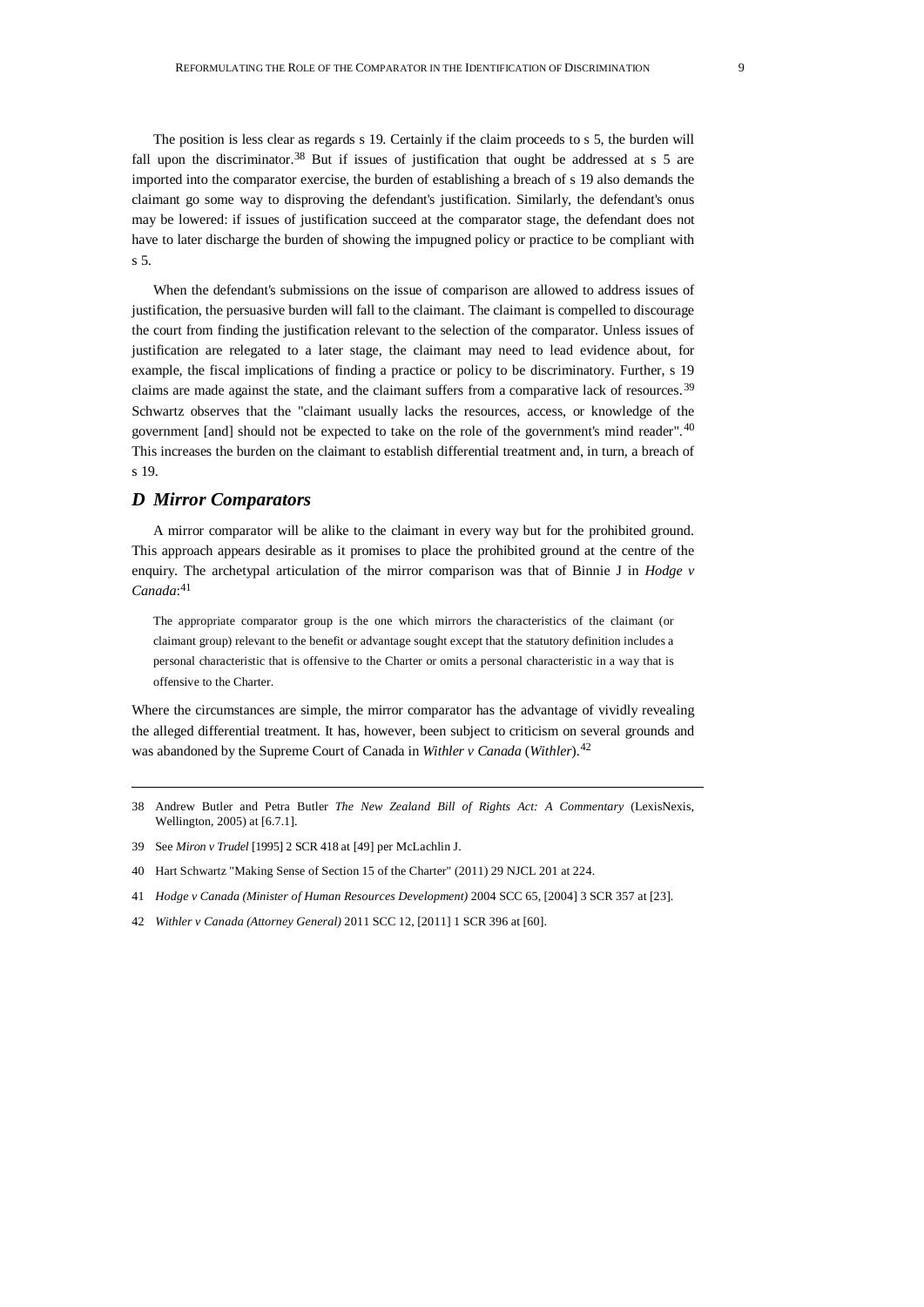Requiring the claimant to produce the correct comparator from the outset may impose an inappropriate burden by requiring the claimant to predict the court's choice of a comparator. Gilbert and Majury are concerned that "[c]laimants are succumbing to the burden of having to correctly anticipate the court's choice of comparator group and having to prove their case in relation to that group". [43](#page-9-0) The Court in *Withler* concurred, noting the risk of claims being derailed where a court is willing to substitute a 'more correct' comparator for that which the claimant chose.<sup>[44](#page-9-1)</sup>

For instance, where there are multiple possible causes for an allegedly discriminatory outcome, the cause that differentiates on a prohibited ground may be justified at the comparator stage if the court is of the view that that particular cause was not central. The existence of the other possible causes can be considered reason to deny comparability. The other possible causes then justify the differential treatment at the comparator stage. The Court of Appeal in *CPAG* was alive to this risk, and noted "the existence of another criterion which may render the person ineligible for assistance does not of itself mean there may not be discrimination on a prohibited ground".<sup>[45](#page-9-2)</sup>

The search is not for a perfect mirror, but one that is a mirror in terms of all "relevant characteristics". Tempering the requirement in this way may still not relieve the claimant of the burden because, as the Court in *Withler* observes, "[r]ational people may differ on what characteristics are relevant". [46](#page-9-3) Moreover, mirror comparisons are likely to blind the courts to multiple or intersectional discrimination.<sup>[47](#page-9-4)</sup>

The tenor of the Court of Appeal's judgment in *CPAG* suggests that the Canadian departure from mirror comparison will be followed in New Zealand.<sup>[48](#page-9-5)</sup> But the idea that the ills of mirror comparison can be avoided by departing from mirror comparisons is, in the author's view, illusory. Mirror comparisons embody a strict requirement of likeness between claimant and comparator. But in making any determination as to whether the claimant's proposed comparator is apt, the court applies some standard for likeness. The various thresholds the courts impose for establishing

<span id="page-9-1"></span>44 At [59].

- <span id="page-9-3"></span>46 *Withler v Canada (Attorney General)*, above n 42, at [59].
- <span id="page-9-4"></span>47 *Withler v Canada (Attorney General)*, above n 42, at [58]. The thorough treatment this issue merits is beyond the scope of this article. See further Gilbert and Majury, above n 26; Sarah Hannet "Equality at the Intersections: The Legislative and Judicial Failure to Tackle Multiple Discrimination" (2003) 23 OJLS 65; Dean Spade "Intersectional Resistance and Law Reform" (2013) 38 Signs 1031; and Nitya Iyer "Categorical Denials: Equality Rights and the Shaping of Social Identity" (1993) 19 Queen's LJ 179.
- <span id="page-9-5"></span>48 *Child Poverty Action Group Inc v Attorney-General*, above n 4, at [49].

<span id="page-9-0"></span><sup>43</sup> Gilbert and Majury, above n 26, at 138.

<span id="page-9-2"></span><sup>45</sup> *Child Poverty Action Group Inc v Attorney-General*, above n 4, at [64].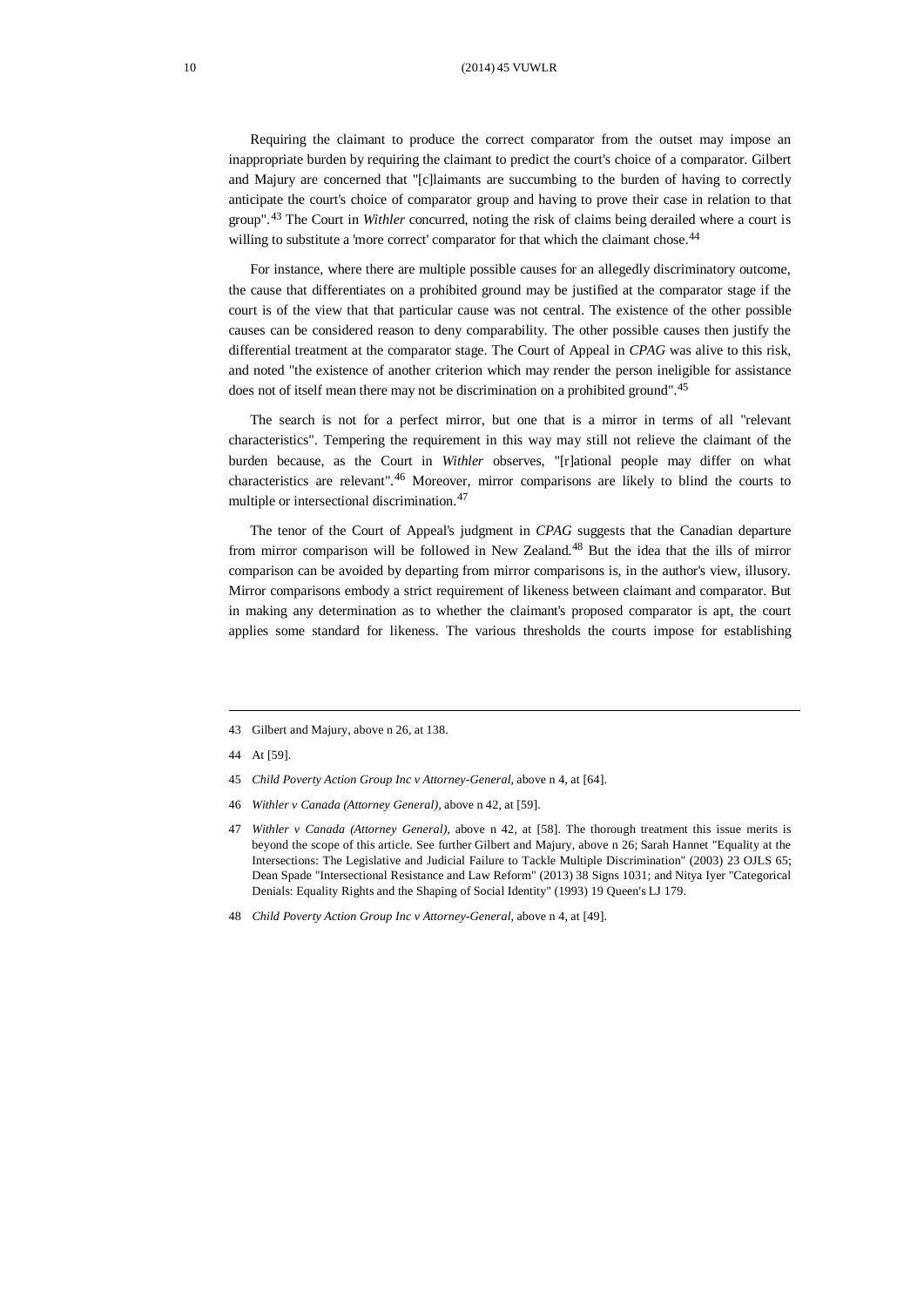comparability can then be viewed as occupying a spectrum of formalism, where comparators suffer generally from the risks of mirror comparison.<sup>[49](#page-10-0)</sup>

## *E Implications*

The recent response by the Court of Appeal in *Atkinson* and *CPAG* to the risk of premature justification was to require "matters of justification" to be relegated to the s 5 enquiry.<sup>[50](#page-10-1)</sup> This demonstrates an awareness of the risks, but is no panacea. Some matters of justification will be easily identifiable and excludable from the s 19 enquiry. For instance, questions of the cost of finding a policy to be discriminatory relate to the utilitarian calculus of s 5, and are not relevant to identifying differential treatment. But the similarity between considerations of comparability and justification make it difficult to achieve a clear separation of the enquiries. Determinations of comparability can operate as justification by another name, without clearly offending the judicial direction to exclude matters of justification from the comparison. Mirror comparisons are the most extreme form of this form of justification, but less strict standards required for comparability can have the same effect. The difficulty in excluding matters of justification from the s 19 enquiry and preserving the neutral meaning of discrimination is borne out by the New Zealand jurisprudence.

# *III THE COMPARATIVE APPROACH IN NEW ZEALAND*

This part will examine the development of discrimination jurisprudence in New Zealand. There is a striking vagueness as to precisely what shape the comparator should take. Particular attention will be given to the High Court's decision in *B* as it is emblematic of the consequences of the approach the appellate courts have adopted toward the role of comparators in discrimination claims.

## *A Formulation of the Comparator*

*Quilter v Attorney-General* (*Quilter*)[51](#page-10-2) was an early application of non-discrimination provisions. It is difficult to discern a majority position from the judgment.<sup>[52](#page-10-3)</sup> Most relevant to the more recent jurisprudence, Tipping J adopted a comparative approach, drawing upon a traditional understanding of the meaning of discrimination – in essence, the "difference of treatment in comparable circumstances". [53](#page-10-4) Unfortunately little direction emerges as to the formulation of comparators. Tipping J suggested that the appropriate comparator would be persons whose

<span id="page-10-4"></span>53 At 573 per Tipping J.

<span id="page-10-0"></span><sup>49</sup> See *Moore v British Columbia (Education)* 2012 SCC 61, [2012] 3 SCR 360 at [30].

<span id="page-10-1"></span><sup>50</sup> *Ministry of Health v Atkinson*, above n 4, at [132]; and *Child Poverty Action Group Inc v Attorney-General*, above n 4, at [65].

<span id="page-10-2"></span><sup>51</sup> *Quilter v Attorney-General* [1998] 1 NZLR 523 (CA).

<span id="page-10-3"></span><sup>52</sup> See *Ministry of Health v Atkinson*, above n 4, at [127], n 117.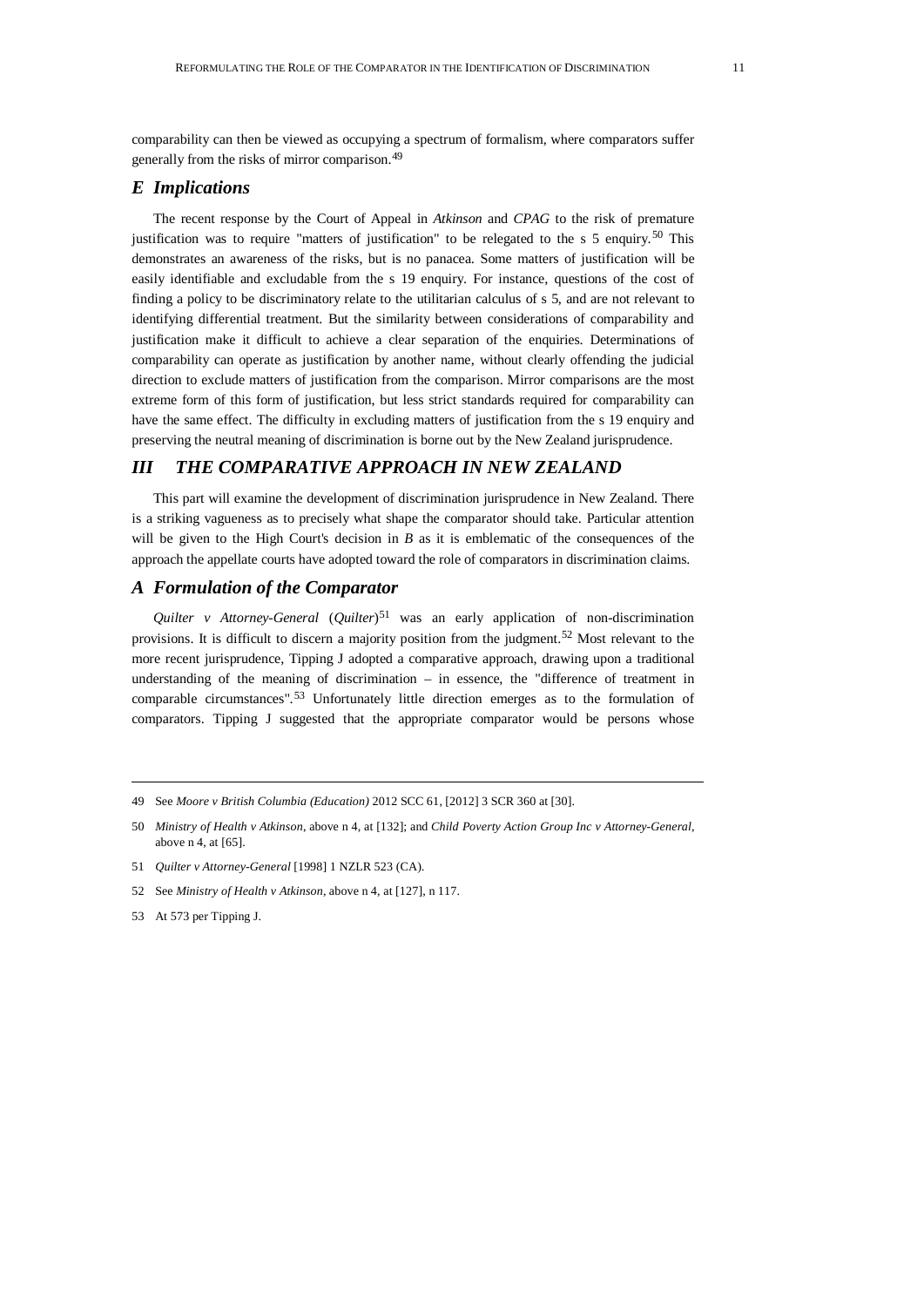#### 12 (2014) 45 VUWLR

treatment was "logically relevant" to that of the claimant,<sup>[54](#page-11-0)</sup> but did not venture to give further depth to the notion of "relevance".

In *McAlister* the Supreme Court adverted to the possibility that, had it been dealing with a case brought under s 19, the Court may have needed to "formulate its own concept of discrimination". [55](#page-11-1) Nonetheless, Elias CJ for the majority ventured to describe the role of a court in formulating a comparator:[56](#page-11-2)

The task of a court is to select the comparator which best fits the statutory scheme in relation to the particular ground of discrimination which is in issue, taking full account of all facets of the scheme, including particularly any defences made available to the person against whom discrimination is alleged. A comparator which is appropriate in one setting may produce a completely inapt result in another. It will certainly do so if it effectively deprives part of the statutory scheme of its operation.

The relevance of this direction to the interpretation of s 19 is limited in light of the fact that it concerned a case under the ERA. It has, though, been read more broadly to be of relevance in cases brought under s 19 and so its meaning is of significance.

The observation comprises two operative parts: first, that the comparator should be shaped by the statutory scheme; and, second, that a comparator will be inappropriate if it deprives the statutory scheme of its operation. The import of both parts is contingent on the proper meaning of "statutory scheme". The phrase could have been referring to the statutory scheme under which the claim was brought (the narrow interpretation). Conversely, it could be taken to refer to the impugned scheme where the claim alleges that a statutory scheme is discriminatory (the broad interpretation).

The broad interpretation is undesirable because it allows questions of justification to be imported into the comparator exercise. It lends credence to the intuition that the rationales of the impugned scheme – in effect, the discriminatory circumstances – have a role to play in the formation of the comparator. Moreover, the narrow interpretation ought to be preferred simply because it seems more plausible: all discrimination claims will necessarily be brought under statutory schemes given that non-discrimination provisions are contained in statutes, but not all discrimination claims will allege that a statutory scheme is discriminatory. Further, the reference to defences suggests that the observation concerns the non-discrimination provisions under which discrimination has been alleged. Nonetheless, while courts have generally adopted the narrow interpretation,<sup>[57](#page-11-3)</sup> in *B* Collins J understood the direction to refer to the impugned scheme.<sup>[58](#page-11-4)</sup> Further,

<span id="page-11-4"></span><span id="page-11-0"></span><sup>54</sup> At 573 per Tipping J.

<span id="page-11-1"></span><sup>55</sup> *McAlister v Air New Zealand Ltd*, above n 2, at [33].

<span id="page-11-2"></span><sup>56</sup> At [34].

<span id="page-11-3"></span><sup>57</sup> *Smith v Air New Zealand Ltd* [2011] NZCA 20, [2011] 2 NZLR 171 at [31]; *Attorney-General on behalf of the Ministry of Health v Idea Services Ltd (in stat man)* [2012] NZHC 3229, [2013] 2 NZLR 512 at [136];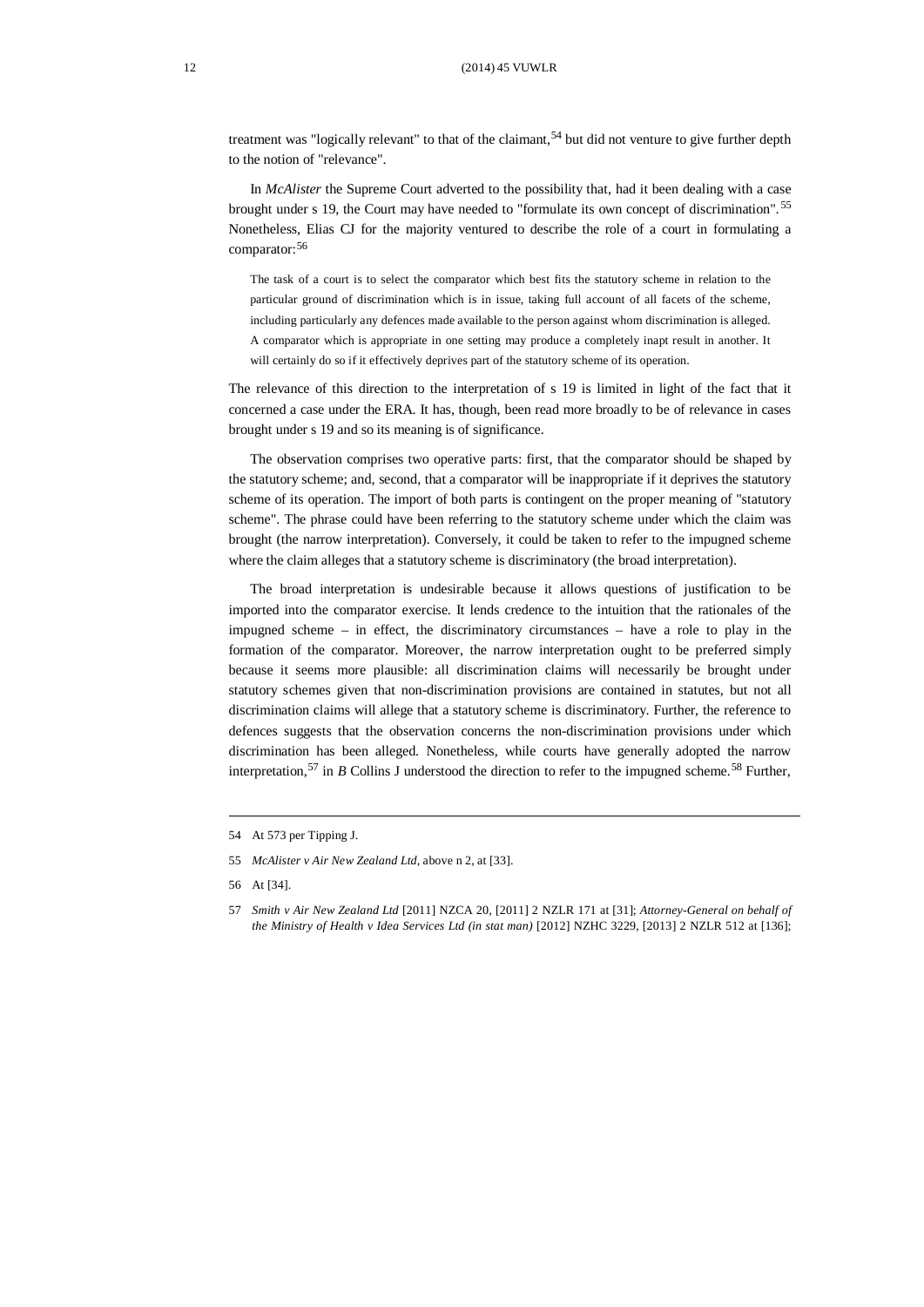the broad interpretation was advanced by the Ministry of Health in *Atkinson* but was neither rejected nor endorsed by the Court. [59](#page-12-0)

Aside from the direction to avoid matters of justification during the s 19 enquiry,  $60$  the directions that emerge from *Atkinson* and *CPAG* are no more clear. The Court in *Atkinson* framed a breach of s 19 as consisting of "differential treatment or effects as between persons or groups in analogous or comparable situations on the basis of a prohibited ground of discrimination". [61](#page-12-2) The Court did not, though, take the opportunity to further describe the contours of "comparable situations". In the author's view, the judgment provides little more than the direction that the comparator should not be "artificial" or "circular" by incorporating the discriminator's "philosophy".<sup>[62](#page-12-3)</sup> In *CPAG* the Court indicated that in selecting the comparator the Court must be looking at the "reality of the situation",  $63$  yet little more was said as to what that means for the selection of a comparator. No clear method for the formulation of a comparator emerges. The gist of the authorities is that the comparator is very much a creature of context.

# *B The Difficulty of Excluding Matters of Justification*

Given the lack of authority as to how to formulate a comparator, finding a bright line between determinations as to comparability and matters of justification has proved difficult. In *McAlister*, the Supreme Court encountered the distinction. McAlister, a pilot, had brought a claim against Air New Zealand alleging discrimination contrary to s 104 of the ERA following his demotion upon attaining the age of 60 years. The United States had adopted a rule prohibiting those aged over 60 from being pilots-in-command. Subsequently Air New Zealand did not allow pilots over the age of 60 to command its 747 aircraft.

The Court of Appeal had found that the appropriate comparator group was not, as the claimant contended, pilots under the age of 60. Instead, it was held that the appropriate comparator group was pilots that for some reason other than age (such as the lack of a visa) were not permitted to fly to the United States.<sup>[64](#page-12-5)</sup> The Court of Appeal's formulation was a mirror comparator: the only ground of

and *Service and Food Workers Union Nga Ringa Tota Inc v Terranova Homes and Care Ltd* [2013] NZEmpC 157 at [39].

- 58 *B v Chief Executive of the Ministry of Social Development*, above n 7, at [74].
- <span id="page-12-0"></span>59 *Ministry of Health v Atkinson*, above n 4, at [70].
- <span id="page-12-1"></span>60 *Ministry of Health v Atkinson*, above n 4, at [132]; and *Child Poverty Action Group Inc v Attorney-General*, above n 4, at [65].
- <span id="page-12-2"></span>61 *Ministry of Health v Atkinson*, above n 4, at [55].
- <span id="page-12-3"></span>62 At [66]–[67].
- <span id="page-12-4"></span>63 *Child Poverty Action Group Inc v Attorney-General*, above n 4, at [51].
- <span id="page-12-5"></span>64 *Air New Zealand Ltd v McAlister* [2008] NZCA 264, [2008] 3 NZLR 794 at [90].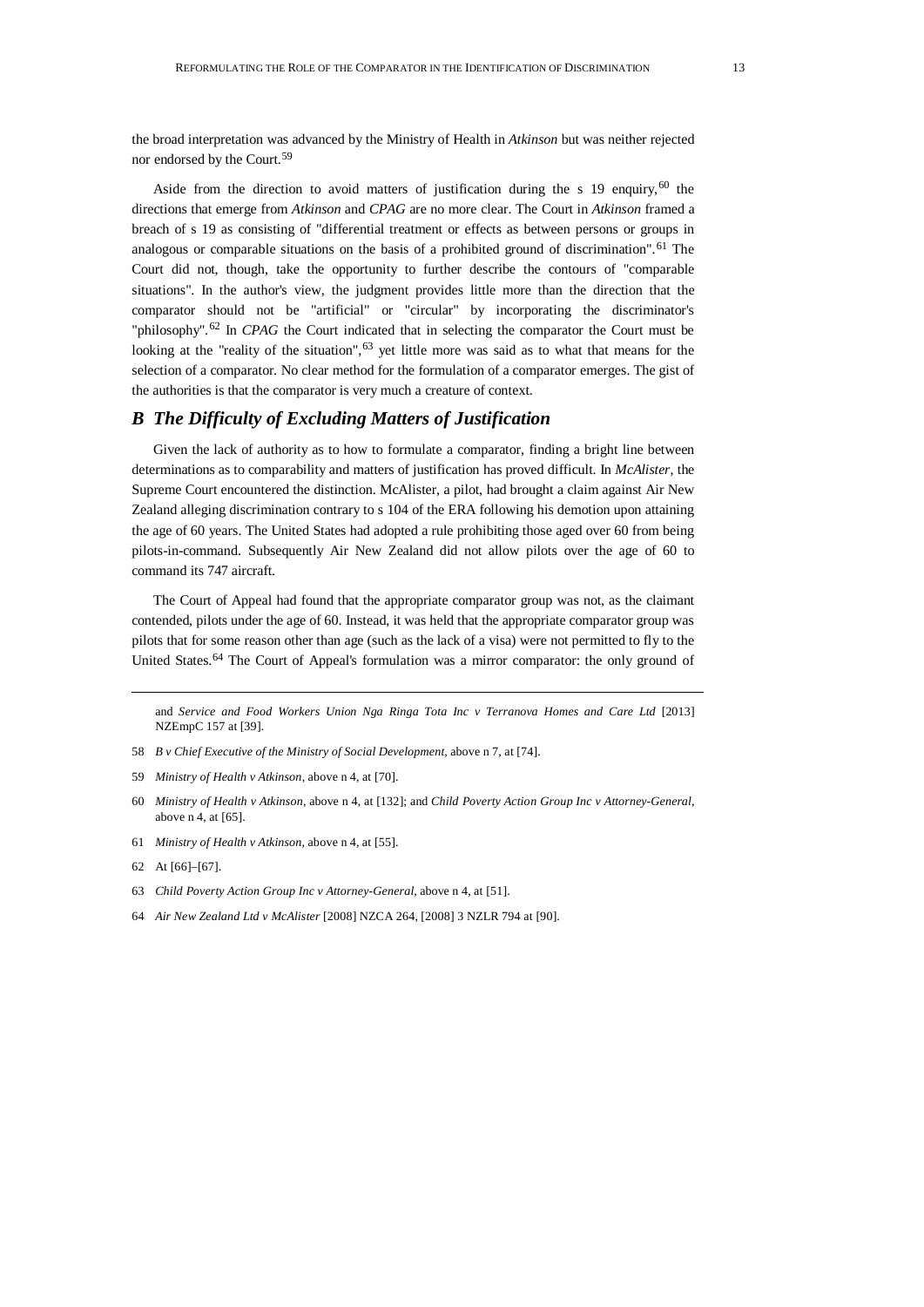#### 14 (2014) 45 VUWLR

difference was age, after the discriminatory circumstances were incorporated with the comparison. The strict requirement of comparability effected a justification at the stage of comparison.

This formulation was rejected by the Supreme Court. The incorporation into the comparator of justification or defence – here being whether age was a "genuine occupational qualification"<sup>[65](#page-13-0)</sup> – would "prove too much". [66](#page-13-1) The comparator left "no work to do for ss 30 and 35 [of the HRA], which are an important part of the statutory scheme concerning age discrimination and introduce carefully stated checks and balances". [67](#page-13-2) The Court required that the identification of discrimination and the defence be distinct enquiries. But the Court did not go so far as to identify the broader concern of premature justification that affects comparisons under both the ERA and s 19.

It should be noted that the comparators selected by the Court of Appeal and Supreme Court, while different, both conform with the basic premise of the court making a determination as to comparability. The difference is that the Court of Appeal applied a stricter standard of comparability, in part due to a focus on causation as an important factor for the formulation of the comparator.[68](#page-13-3) The Court of Appeal's approach as it was framed could be said to not formally offend the direction in *Atkinson* and *CPAG* to exclude matters of justification from the s 19 enquiry, [69](#page-13-4) though in substance it does.

The Court of Appeal adopted the limited comparator in part because it was thought to provide a better picture of whether the alleged discrimination was on the basis of the prohibited ground – it permitted "a focus on the true role of that factor".<sup>[70](#page-13-5)</sup> So formally the outcome could be ascribed to a determination that the treatment was not on the basis of a prohibited ground, rather than an incorporation of justification. Justification is, though, its effect. Where the intuition is that there is a plausible alternative explanation for the differential treatment, formulating the comparator to assess whether the treatment was on the basis of a prohibited ground can function as justification.

The involvement of justification at the comparator stage was again at issue in *Atkinson*. The respondent, the Ministry of Health, argued that the comparator preferred by the High Court was inappropriate as it would prevent the operation of the impugned policy.<sup>[71](#page-13-6)</sup> Such a comparator would, it was submitted, offend against the *McAlister* direction that a comparator will be inappropriate

- <span id="page-13-1"></span>66 *McAlister v Air New Zealand Ltd*, above n 2, at [37].
- <span id="page-13-2"></span>67 At [37].
- <span id="page-13-3"></span>68 At [45].
- <span id="page-13-4"></span>69 *Ministry of Health v Atkinson*, above n 4, at [132]; and *Child Poverty Action Group Inc v Attorney-General*, above n 4, at [65].
- <span id="page-13-5"></span>70 *Air New Zealand Ltd v McAlister*, above n 64, at [90].
- <span id="page-13-6"></span>71 *Ministry of Health v Atkinson*, above n 4, at [70].

<span id="page-13-0"></span><sup>65</sup> Human Rights Act 1993, s 30(1).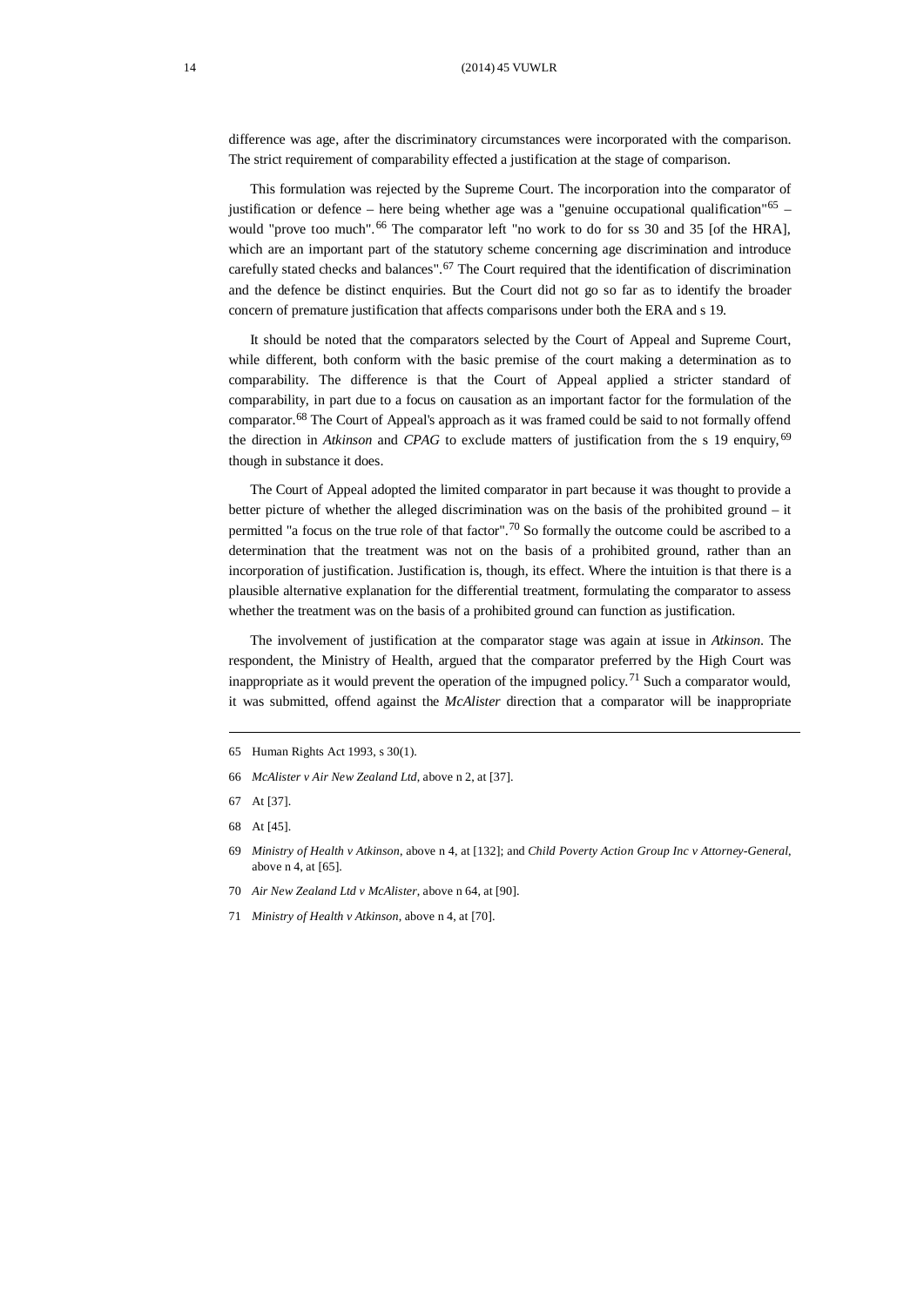where it "effectively deprives part of the statutory scheme of its operation".<sup>[72](#page-14-0)</sup> It was submitted that to avoid depriving the policy of its operation, the comparator should recognise that the familial relationships between the claimants and their disabled children rendered them incomparable with other caregivers.[73](#page-14-1) It appears that the Ministry's strategy was to persuade the Court to accept a comparator narrowly constructed in conformity with the allegedly discriminatory policy to avoid the more thorough scrutiny of a s 5 enquiry.

The Court dismissed the Ministry's comparator broadly for two reasons. Firstly, it was said to reflect an artificial incorporation of the Ministry's philosophy.<sup>[74](#page-14-2)</sup> But while the Court was alive to the "circularity" of the Ministry's proposed comparator, it failed to establish a principled boundary between the comparator and discriminatory circumstances. The Court rejected the resultant comparator, but did not clearly reject the thinking that underpinned the Ministry's submission.

This failing is evidenced by the Court's adoption of evidential factors as the second ground on which to reject the Ministry's submission. The Court noted that prior payments to individuals in the same class as the claimants had not "brought the system to an end".<sup>[75](#page-14-3)</sup> This response indicates a lack of conceptual clarity as it contradicts the first ground for rejecting the submission – that the discriminatory circumstances should not intrude upon the comparator. By implication, had the fiscal implications been more grave, the Court may have been willing to find the claimant's comparator inappropriate on those grounds. Entertaining this line of enquiry suggests that the cost of the scheme is a factor relevant to the likenesses between the claimant and the proposed comparator.

This confusion is underscored by the Court's failure to reject explicitly the Ministry's interpretation of *McAlister*: that a comparator is inappropriate where it deprives the impugned scheme of operation.<sup>[76](#page-14-4)</sup> Indeed, considering the fiscal consequence of a finding of comparability implicitly endorses that interpretation. That the Court considered what are in fact matters of justification while in the same judgment stating that they were irrelevant to the comparator demonstrates that a bright line between comparability and justification is elusive. Moreover, allowing such evidence to be led in relation to the selection of the comparator risks misallocating the burdens of proof by requiring the claimant to lead evidence on the fiscal implications of their claim, as was the case here.<sup>[77](#page-14-5)</sup> Had the Ministry's submission been rejected on principled grounds the outcome in *B* and *G B* could perhaps have been avoided.

- <span id="page-14-0"></span>72 *McAlister v Air New Zealand Ltd*, above n 2, at [34].
- <span id="page-14-1"></span>73 *Ministry of Health v Atkinson*, above n 4, at [67].
- <span id="page-14-2"></span>74 *Ministry of Health v Atkinson*, above n 4, at [67].
- <span id="page-14-3"></span>75 At [73].
- <span id="page-14-4"></span>76 At [70].
- <span id="page-14-5"></span>77 At [72]. See above at Part *II.C.4 – Burdens of proof*.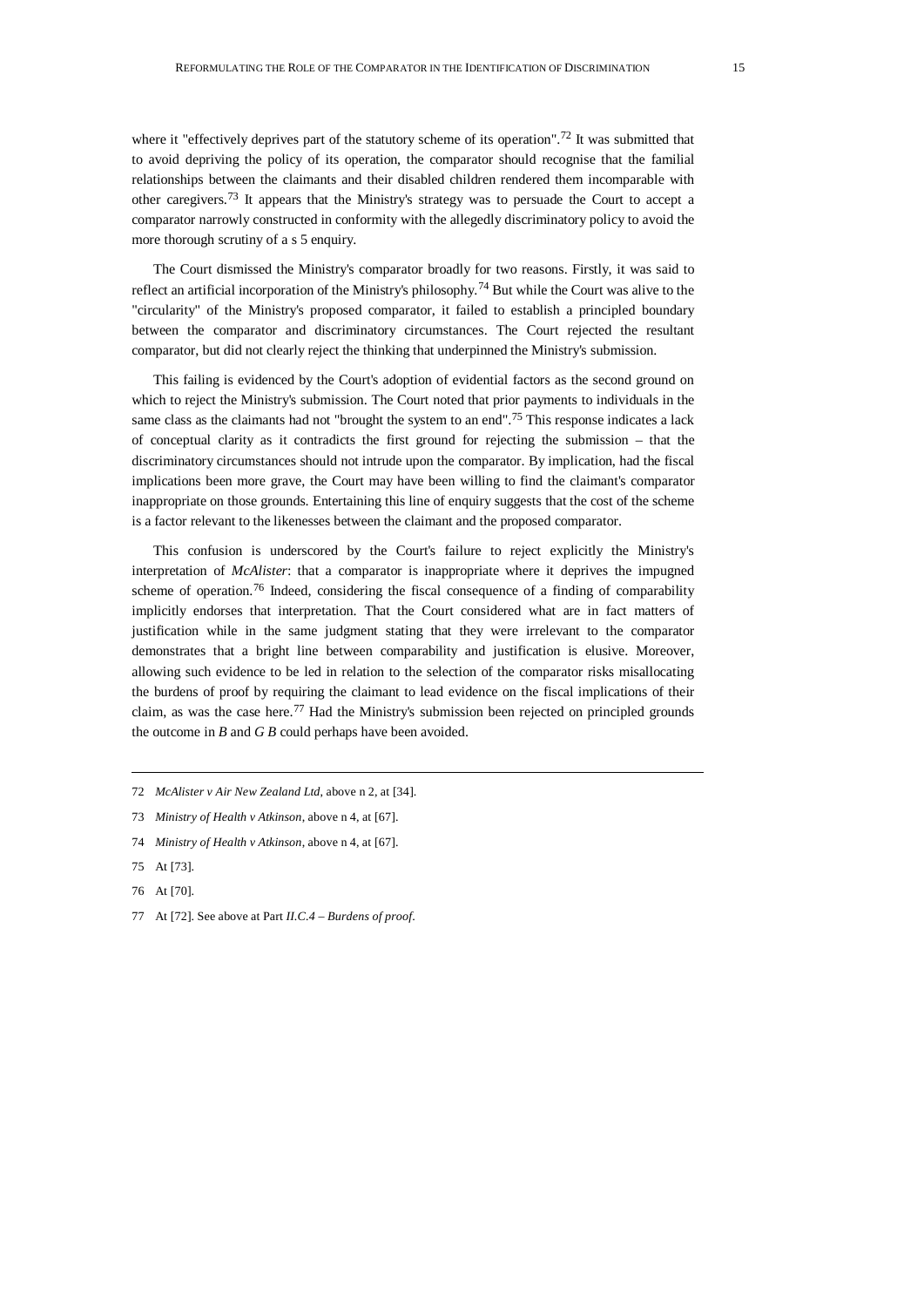## *C* **B v Chief Executive of the Ministry of Social Development**

In *B* the High Court considered whether asset deprivation regulations concerning gifting to trusts in the context of an application for a residential care subsidy were discriminatory on the ground of family status. Mrs and Mr B had, for some time, each gifted \$27,000 per year to a family trust. Mrs B later moved into a rest home and applied for the residential care subsidy, which is subject to means assessment. At issue was whether the Social Security Act 1964 and relevant regulations required that the means assessment for the subsidy comprise an aggregation of a couple's gifts, or if the gifts of each partner could be considered independently. Counsel for B contended, inter alia, that the aggregation of gifts was inconsistent with her right not to be subject to discrimination on grounds of family status, as defined in s  $21(1)(b)$  of the HRA.<sup>[78](#page-15-0)</sup> Following the Court of Appeal in *Atkinson*, Collins J adopted a comparative approach.[79](#page-15-1)

The error in the formulation of the comparator began with Collins J's use of an example of the comparative approach, which he considered to be useful as an illustration of "how comparator methodology can on occasions illuminate unjustifiable discrimination". [80](#page-15-2) This description of the usefulness of the methodology claims too much. Comparators can identify differential treatment, but are not apt to the more complicated task of assessing whether such treatment is justifiable.

The example comparator addresses a discriminatory element of the regulations that were not at issue in  $B$  – the pre-2007 distinction between couples in same-sex de facto relationships and those in other forms of relationship. The comparator formulated to identify that distinction was then:<sup>[81](#page-15-3)</sup>

- (1) Couple A are in a same sex de facto relationship;
- (2) Couple B are married, in a civil union or opposite sex de facto relationship;
- (3) Couple A and B's circumstances are in all material respects identical. However, Couple A were treated more favourably than Couple B solely because they were in a same sex de facto relationship.

This is a mirror comparator. The only difference between the hypothetical claimants Couple A and the comparator Couple B is the ground of discrimination, here being marital status. Mirror comparators are not per se inappropriate – sometimes the mirror of the claimant makes for an apt comparison, but not because it is a mirror. $82$  The reliance on this example appears to have locked

<span id="page-15-0"></span><sup>78</sup> *B v Chief Executive of the Ministry of Social Development*, above n 7, at [65].

<span id="page-15-1"></span><sup>79</sup> At [66].

<span id="page-15-2"></span><sup>80</sup> At [68].

<span id="page-15-3"></span><sup>81</sup> At [69].

<span id="page-15-4"></span><sup>82</sup> See *Withler v Canada (Attorney General)*, above n 42, at [55]; and above at Part *II.D – Mirror Comparators*.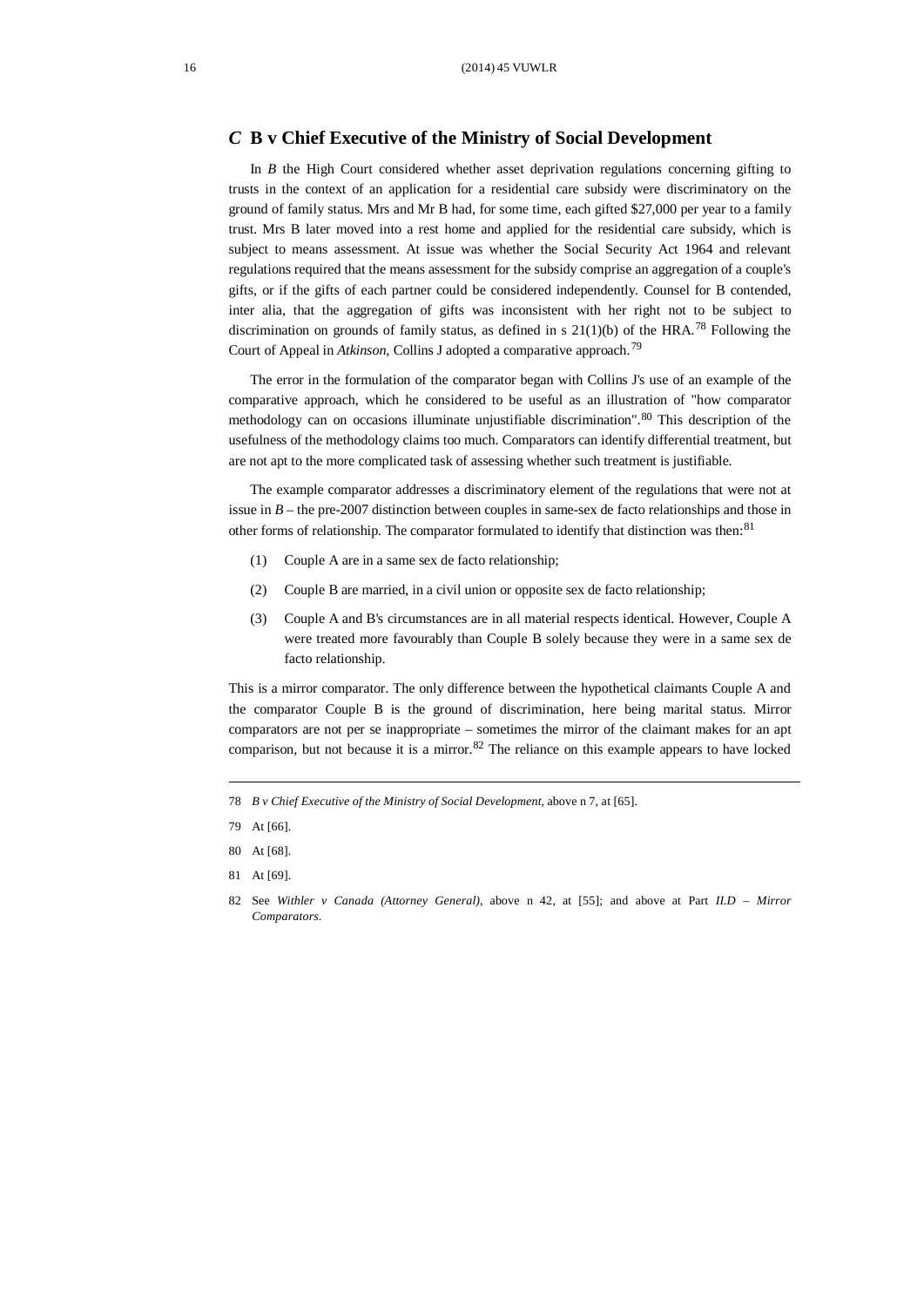the process into a search for a mirror comparison of *B*: if the example comparator is undisputed and is a mirror of the hypothetical claimant then nothing less will suffice for the actual comparison the claimant seeks.

The problems that begin with the misleading example are exacerbated by subsequent interpretation of the *McAlister* dicta directing that the ideal comparator is that which "best fits the statutory scheme".<sup>[83](#page-16-0)</sup> Collins J appears to interpret this as a direction to mould the comparator to the contours of the impugned scheme, rather than the non-discrimination provisions under which the claim has been brought, adopting what was above termed the broad interpretation.<sup>[84](#page-16-1)</sup>

B's proposed comparator (a single person) was rejected on the grounds that such a formulation: [85](#page-16-2)

ignores the statutory scheme and purpose of the Act and Regulations which are reflected by the lawmaker's view that couples ... co-mingle their assets and ought be treated as a combined unit rather than two individuals when assessing the nature of the disposed assets.

As such Collins J concluded that "there is no discrimination because the lawmakers have not failed to treat like cases alike".<sup>[86](#page-16-3)</sup> The claimant and the comparator are determined to not be sufficiently alike because the rationale underlying the policy is reason to not consider them alike. Entertaining the legislative purpose during the formulation of the comparator leads to the incorporation of justification at the comparator stage. That, as discussed above, Collins J expects the comparator methodology to comprise both identification and justification<sup>[87](#page-16-4)</sup> might go some way to explain his conclusion that, in light of the purpose of the Act and regulations, there is no plausible comparator.

Certainly there are situations where a lawmaker's view is patently unreasonable. Returning to Collins J's example comparator, the lawmaker's view that same-sex de facto couples ought to be treated differently would surely not have sufficed as reason to consider them incomparable with couples in other forms of relationship. The controlling difference appears to be that the form of discrimination at issue in *B* falls within the bounds of differential treatment that is considered "acceptable". The scheme was discriminatory: it did disadvantage Mrs B by differential treatment on grounds of family status. It might however be justifiable discrimination. But the flexibility of the methodology allowed the comparator exercise to serve as cover for the intuitive conclusion that this kind of differential treatment is not deserving of being described as discrimination.

<span id="page-16-3"></span>86 At [75].

<span id="page-16-0"></span><sup>83</sup> *McAlister v Air New Zealand Ltd*, above n 2, at [34].

<span id="page-16-1"></span><sup>84</sup> See above at Part *III.A – Formulation of the Comparator.*

<span id="page-16-2"></span><sup>85</sup> *B v Chief Executive of the Ministry of Social Development*, above n 7, at [74].

<span id="page-16-4"></span><sup>87</sup> *B v Chief Executive of the Ministry of Social Development*, above n 7, at [68].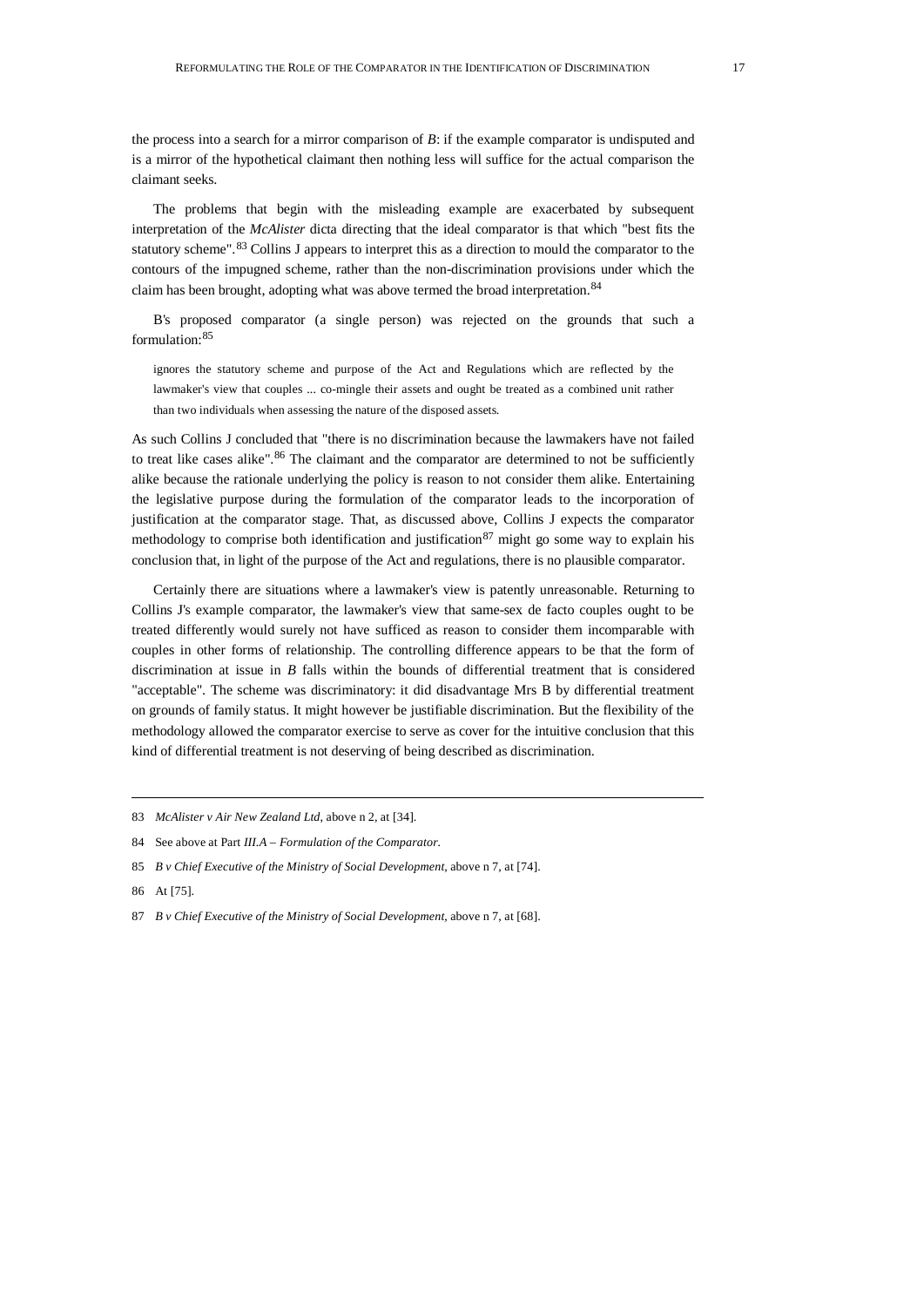The lawmaker's view may be a sufficient justification if it can sustain scrutiny under s 5. But the sufficiency of the justification cannot be known in the absence of that scrutiny. Ironically, Collins J acknowledges that a consideration of s 5 would have been difficult "absent submissions and possibly evidence from the Crown" as to whether the differential treatment was justifiable.<sup>[88](#page-17-0)</sup> This observation gives credence to the concern that justifications that occur during the comparator exercise are subject to less scrutiny than those that arise under a s 5 enquiry. Indeed, the Ministry did not have to lead any evidence as to the reasonableness or rationality of the differential treatment.

The Court of Appeal upheld the judgment of Collins J in *G B*. [89](#page-17-1) Responding to the claimant's contention that the appropriate comparator was a single person, the Court of Appeal observed:<sup>[90](#page-17-2)</sup>

Single persons by and large organise their financial affairs on a different basis from couples. Certainly in this case, Mr and Mrs B lived together and set up their family trust together. They appeared to have pooled their assets and financial activities. In that regard, their financial position is different from a single person, and there is no analogy or comparable situation to a single person. We agree with Collins J that in these circumstances it is artificial to try to compare a single person with couples.

The correct comparator was then "a person who applies for a residential care subsidy who, like the [Bs], is in a long-term relationship with another person, where there are real economic consequences arising from the relationship".<sup>[91](#page-17-3)</sup> While the Court did not explicitly invoke these reasons as justifications as Collins J did, they nonetheless marshal a number of reasons for rejecting the proposed comparator that are in effect justifications.

Implicit in the observation that the claimant occupies a different financial position from the proposed comparator is the assumption that distinctions based on financial arrangements are justifiable in this context. Underlying that assumption is another: that couples are so commonly in different financial positions to single persons that the distinction can justifiably form part of the law. Neither assumption was tested. By incorporating matters of justification at the s 19 enquiry the approach in *G B* is contrary to the direction adopted in both *Atkinson* and *CPAG* that such should be confined to s  $5.92$  $5.92$ 

<span id="page-17-2"></span>90 At [39].

<span id="page-17-0"></span><sup>88</sup> At [76].

<span id="page-17-1"></span><sup>89</sup> *G B as Executor of the Estate of B of Whangarei v the Chief Executive of the Ministry of Social Development*, above n 8.

<span id="page-17-3"></span><sup>91</sup> At [40].

<span id="page-17-4"></span><sup>92</sup> *Ministry of Health v Atkinson*, above n 4, at [132]; and *Child Poverty Action Group Inc v Attorney-General*, above n 4, at [65].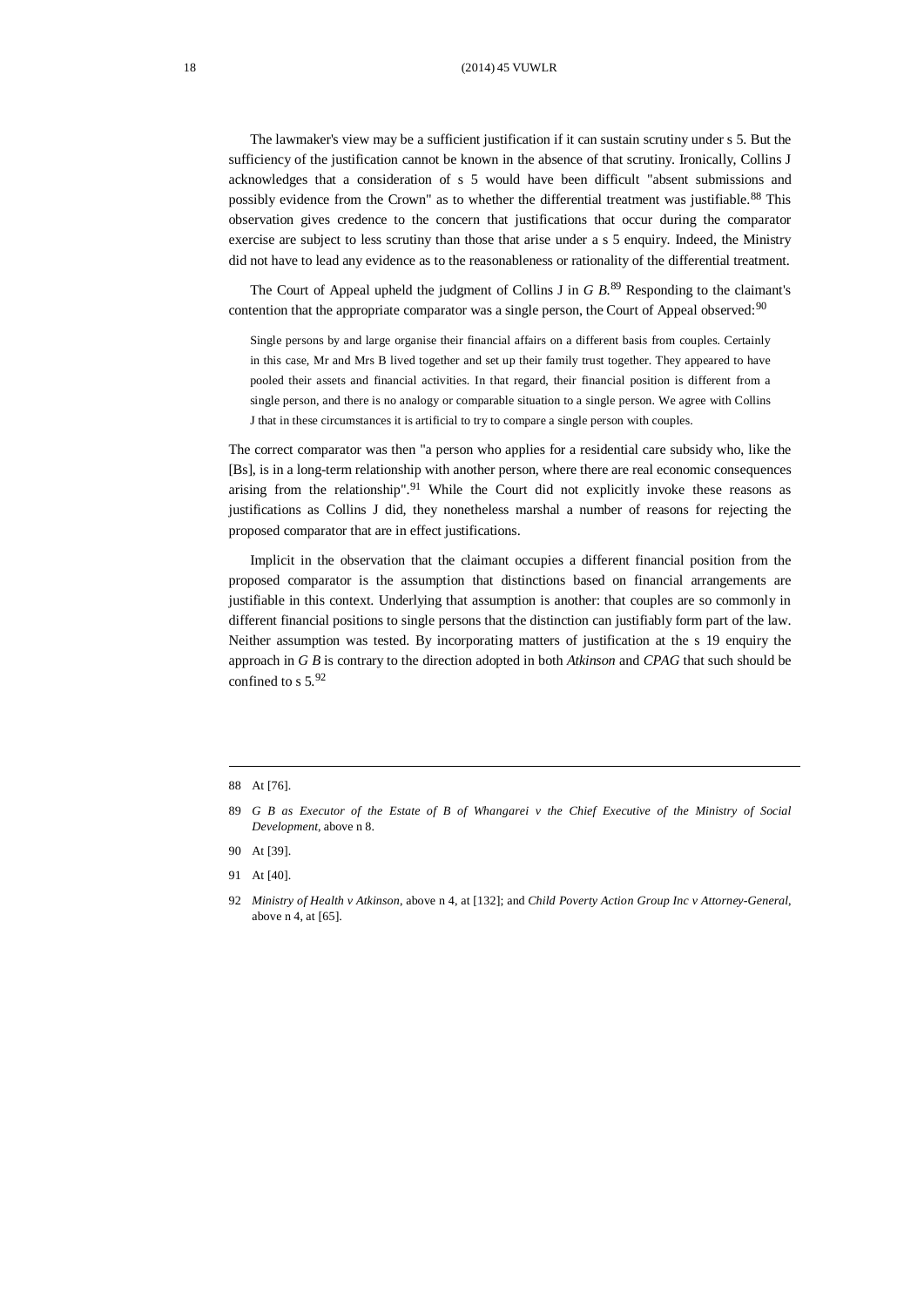## *D Conclusion*

In the author's view, no clear methodology for the formulation of the comparator emerges from the case law. The various disputes and reasoning as the choice of the comparator indicate that the courts struggle to exclude matters of justification from the comparator stage. Indeed, the decisions in *B* and *G B* raise concerns that the directions of the Court of Appeal in *Atkinson* and *CPAG* might not prevent the incorporation of justification at the comparator stage. While *B* was decided before *CPAG*, the direction that matters of justification should not form part of the s 19 enquiry was clear in *Atkinson*, a judgment that Collins J relied on in *B*. [93](#page-18-0) Moreover, the inconsistencies between the Court of Appeal's judgment in *G B* and its prior directions in *Atkinson* and *CPAG* reveal the challenges inherent in comparison. It is no simple task to exclude matters of justification from the comparator. Where the court involves itself in determining whether the claimant and proposed comparator are suitably comparable, intuitions about whether the differential treatment is "acceptable" can result in a denial of comparability that amounts to justification.

# *IV REFORMULATING THE COMPARATOR*

This article proposes that a change of approach is necessary to remedy the deficiencies of the comparative approach and give substance to the proper construction of s 19. The courts should remain open to non-comparative means of establishing a breach of s 19. Nonetheless, where a comparator is used, greater conceptual clarity as to the purpose and limitations of the methodology is necessary.

## *A Complementary Approaches*

While some non-discrimination provisions require a comparative approach,  $94 \times 19$  $94 \times 19$  simply expresses the principle of non-discrimination.<sup>[95](#page-18-2)</sup> Accordingly, some authors have suggested that s 19 can bear a non-comparative interpretation.<sup>[96](#page-18-3)</sup> But, even if discrimination is a fundamentally comparative concept,  $97$  it is not necessary that the tools used for the identification of discrimination

<span id="page-18-0"></span><sup>93</sup> *B v Chief Executive of the Ministry of Social Development*, above n 7, at [66].

<span id="page-18-1"></span><sup>94</sup> *McAlister v Air New Zealand Ltd*, above n 2, at [33]. See s 104 of the Employment Relations Act 2000; s 65 of the Human Rights Act 1993; and s 3(1)(b) of the Equal Pay Act 1972.

<span id="page-18-2"></span><sup>95</sup> Section 19(1) reads: "Everyone has the right to freedom from discrimination on the grounds of discrimination in the Human Rights Act 1993." Compare s 15 of the Canadian Charter of Rights and Freedoms 1982.

<span id="page-18-3"></span><sup>96</sup> Hannah Bain "Turning Equality into Fact: The Status of Comparator Group Analyses in New Zealand Discrimination Law" (LLB (Hons) Dissertation, Victoria University of Wellington, 2010) at 9. But see *Quilter v Attorney-General,* above n 51, at 573 per Tipping J.

<span id="page-18-4"></span><sup>97</sup> Butler and Butler, above n 38, at [17.12.1].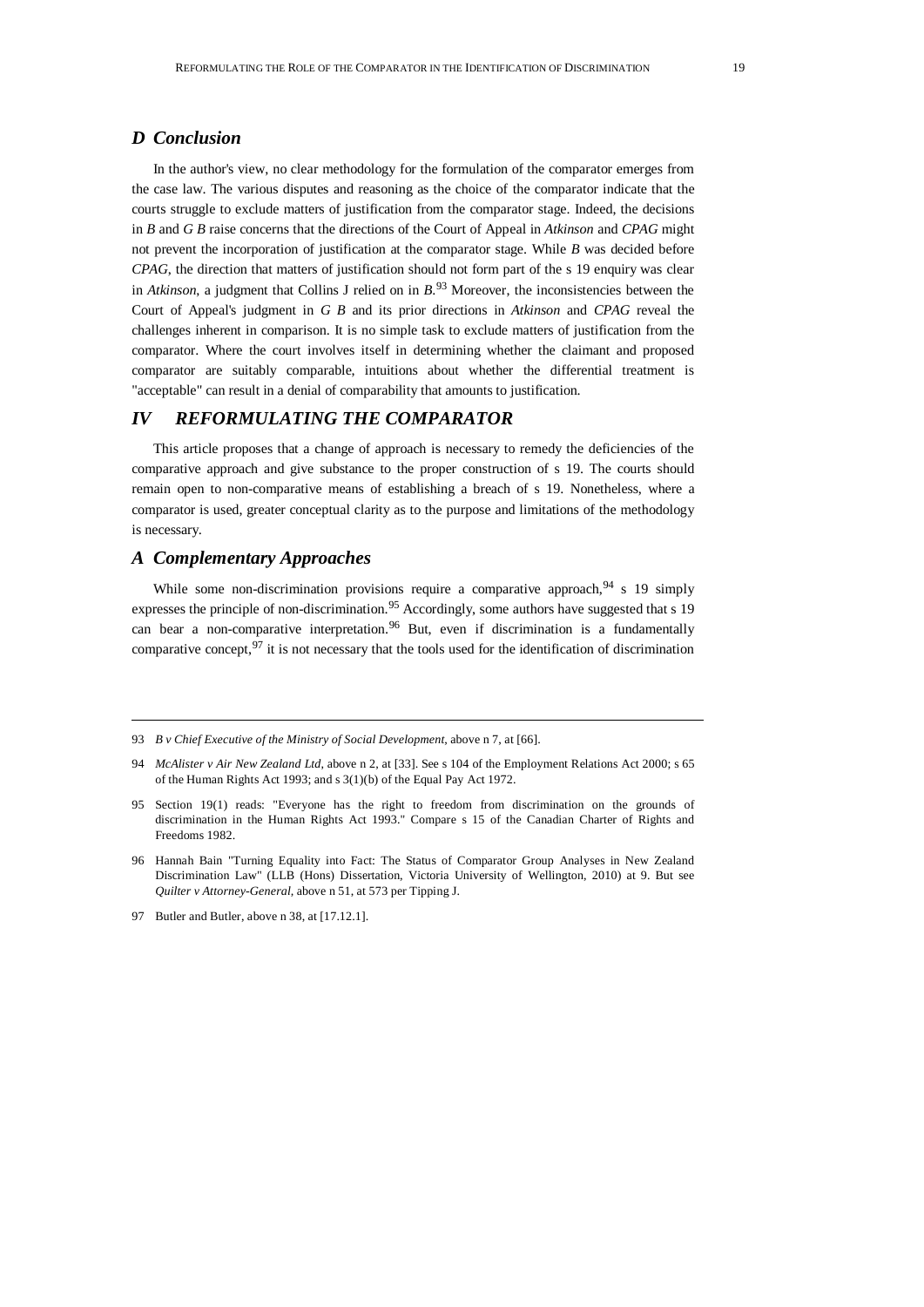be likewise comparative.<sup>[98](#page-19-0)</sup> Indeed, recent authority increasingly supports the proposition that the comparator is not the sole path to a finding of discrimination under s 19.[99](#page-19-1) In *Atkinson* the Court of Appeal noted that no one took any issue with the High Court's treatment of the comparator as but a "helpful tool". [100](#page-19-2) Similarly in *CPAG* the comparator was considered to be "simply a tool in the analysis". [101](#page-19-3)

What the alternative analysis might be is less clear. In *Shamoon v Chief Constable of the Royal Ulster Constabulary* Lord Nicholls described the search for a comparator to be potentially "arid and confusing" and better replaced by a causative assessment: the focus ought be on "why" the claimant was treated in the way that she was.<sup>[102](#page-19-4)</sup> Similarly, Moreau suggests that treatment based on prejudice or stereotyping needs no comparison to be found discriminatory.<sup>[103](#page-19-5)</sup> But, while apt in some circumstances, such an approach with its focus on intention might fail to capture unwitting or "benign" discrimination.<sup>[104](#page-19-6)</sup>

## *B A Reformulation*

Even if the comparator is complemented by alternative approaches it remains imperative that the courts develop a comprehensive conception of the role and limitations of the methodology. The case law lacks a consistent expression of what the comparator is supposed to achieve. In *B*, Collins J expected it to be able to determine whether the differential treatment was justifiable.<sup>[105](#page-19-7)</sup> The Court in *CPAG* considered the comparator to be apt "to sort out those distinctions which are made on the basis of a prohibited ground".<sup>[106](#page-19-8)</sup> These conceptions demand too much.

A good starting point is the observation of Tipping J in *McAlister* that the policy of nondiscrimination provisions requires a "purposive and untechnical approach to whether there is ...

- <span id="page-19-2"></span>100 *Ministry of Health v Atkinson*, above n 4, at [60].
- <span id="page-19-3"></span>101 *Child Poverty Action Group Inc v Attorney-General*, above n 4, at [51]–[52].
- <span id="page-19-4"></span>102 *Shamoon v Chief Constable of of the Royal Ulster Constabulary* [2003] UKHL 11 at [11] per Lord Nicholls.
- <span id="page-19-5"></span>103 See Moreau "The Wrongs of Unequal Treatment", above n 98, at 303; and *Moore v British Columbia (Education)*, above n 49, at [30].
- <span id="page-19-6"></span>104 Butler and Butler, above n 38, at [17.14.2].
- <span id="page-19-7"></span>105 *B v Chief Executive of the Ministry of Social Development*, above n 7, at [68].
- <span id="page-19-8"></span>106 *Child Poverty Action Group Inc v Attorney-General*, above n 4, at [51].

<span id="page-19-0"></span><sup>98</sup> This article concerns the comparative approach and a proper treatment of non-comparative articulations of discrimination are beyond its scope. See further Sophia Moreau "Equality Rights and the Relevance of Comparator Groups" (2006) 5 JL & Equality 81; Sophia Moreau "The Wrongs of Unequal Treatment" (2004) 54 UTLJ 291; Schwartz, above n 40; and Goldberg, above n 23.

<span id="page-19-1"></span><sup>99</sup> Haggie, above n 6, at 45.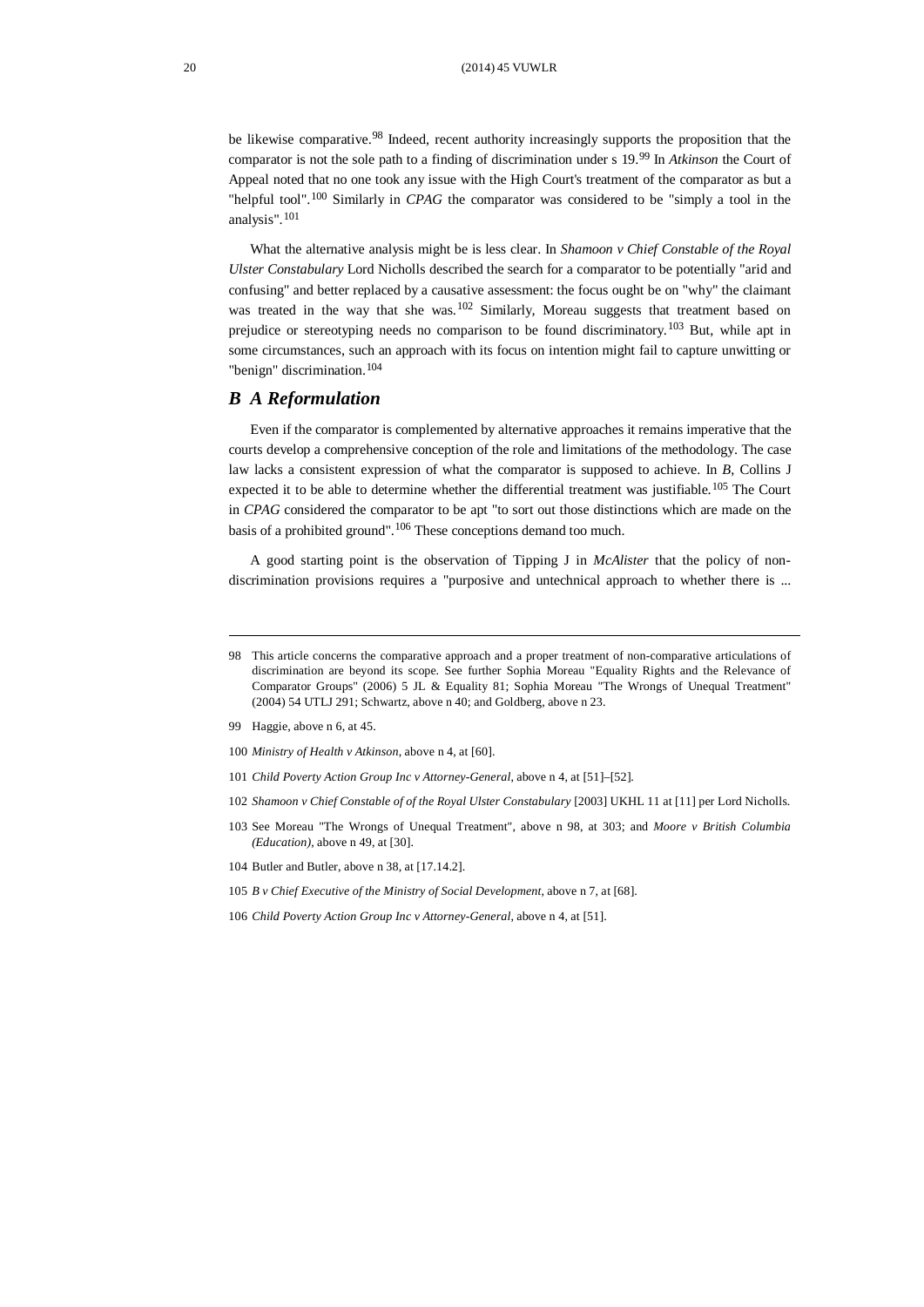prima facie discrimination", [107](#page-20-0) echoing his earlier observations in *Quilter*. [108](#page-20-1) Similarly useful is the Employment Court's observation in *SFWU v Terranova* that a comparator is simply a "means to an end".<sup>[109](#page-20-2)</sup> In the author's view, that end ought to be to frame the s 19 enquiry.

The author proposes the following – a reformulation of the language used in *Atkinson*[110](#page-20-3) – as an approach to the s 19 analysis:

- (a) Has there been differential treatment or effects as between the claimant and their proposed comparator?
- (b) Was the differential treatment on the basis of a prohibited ground of discrimination?
- (c) Did the treatment cause material disadvantage?

The differences between the author's formulation and that adopted in *Atkinson* are firstly that differential treatment should be assessed by measure against the claimant's proposed comparator rather than persons that the court considers to be in "analogous or comparable situations". Secondly, whether the treatment was "on the basis of a prohibited ground of discrimination" has been separated from the question of whether there was in fact differential treatment.<sup>[111](#page-20-4)</sup>

#### *1 Differential treatment*

The author proposes that what has been previously seen to be the first stage<sup>[112](#page-20-5)</sup> of the s 19 enquiry be understood as in some circumstances comprising two stages. The question of whether there has been differential treatment on a prohibited ground should be divided in two. Differential treatment is the first: has there been differential treatment or effects as between the claimant and their proposed comparator? Here, the court should defer to the claimant's choice of a comparison. The conclusion produced by the comparator can then frame the second question, that being whether the differential treatment was on a prohibited ground. Such a division might appear artificial. That artificiality is useful, though, to properly focus the respective enquiries.

First, deference to the claimant gives substance to the direction to avoid incorporating matters of justification at the comparator stage.<sup>[113](#page-20-6)</sup> It is not in the claimant's interest to incorporate

<span id="page-20-6"></span>113 *Ministry of Health v Atkinson*, above n 4, at [132]; and *Child Poverty Action Group Inc v Attorney-General*, above n 4, at [65].

<span id="page-20-0"></span><sup>107</sup> *McAlister v Air New Zealand Ltd*, above n 2, at [51].

<span id="page-20-1"></span><sup>108</sup> *Quilter v Attorney-General*, above n 51, at 576.

<span id="page-20-2"></span><sup>109</sup> *Service and Food Workers Union Nga Ringa Tota Inc v Terranova Homes and Care Ltd*, above n 57, at [37].

<span id="page-20-3"></span><sup>110</sup> *Ministry of Health v Atkinson*, above n 4, at [55].

<span id="page-20-4"></span><sup>111</sup> At [55].

<span id="page-20-5"></span><sup>112</sup> *Ministry of Health v Atkinson*, above n 4, at [55]; and Butler and Butler, above n 38, at [17.9.40].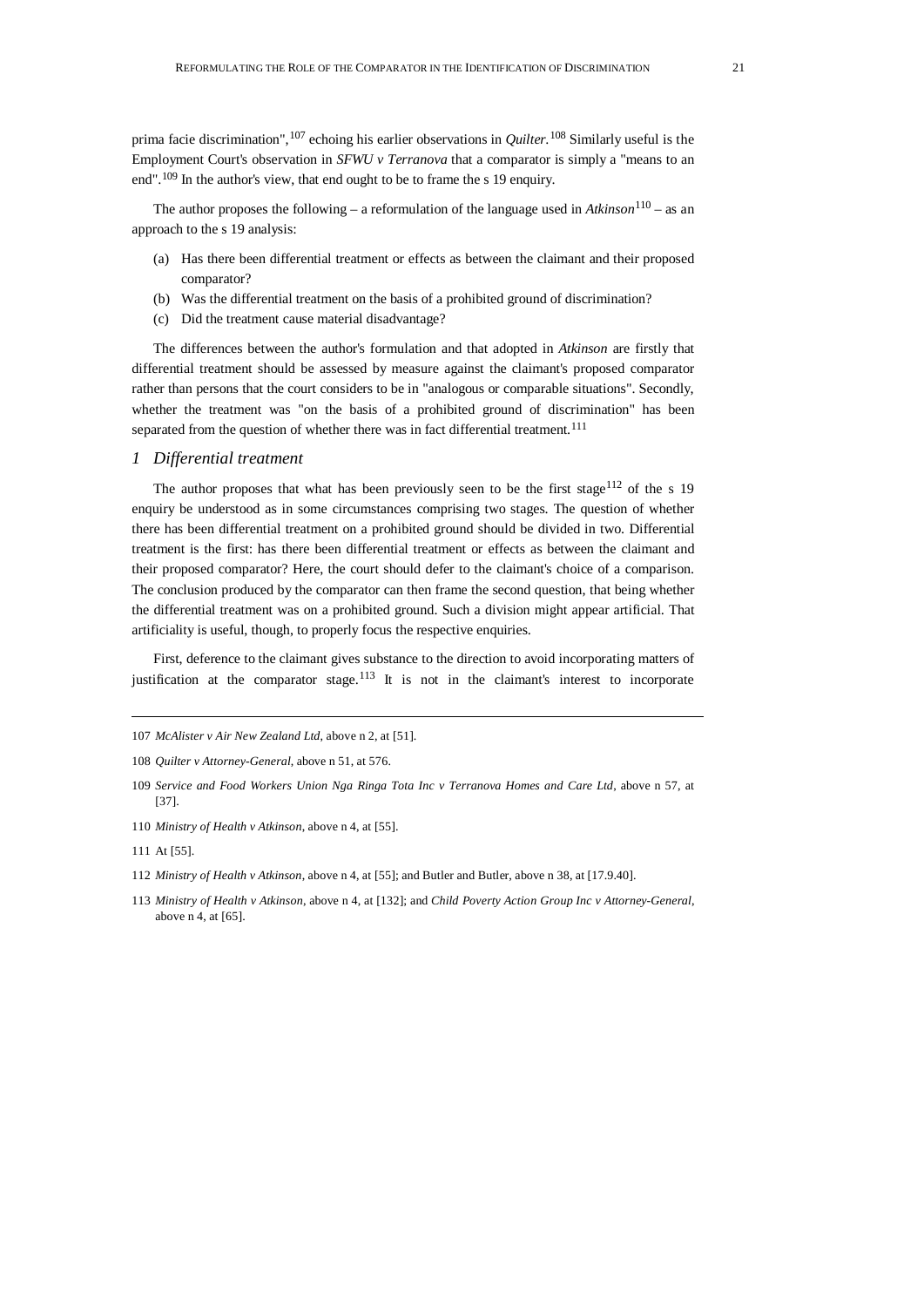discriminatory circumstances into the proposed comparator. Intrusions of the limiting norms discussed in this article occur to the extent that the court denies comparability or engages in the task of reformulating the comparator at the behest of the defendant, or intuitions about whether the differential treatment is "acceptable".

Secondly, deferring to the claimant for the selection of the comparator should avoid what are, in the author's view, overly technical concerns about whether a given comparator is acceptable or not. It is not surprising that the courts have gone no further than general nods towards notions of "relevance" and "materiality". Arcane disputes as to which characteristics are material to the comparison serve only to confuse the analysis and obfuscate the question of whether there has been differential treatment. The complexity of the analysis gives rise to the same concerns about the risk of over-burdening potential claimants that was a criticism of mirror comparators.<sup>[114](#page-21-0)</sup> And, more simply, reframing the claimant's comparator neglects to treat their experience with the respect it deserves.

Thirdly, it resolves the concerns attendant to the use of mirror comparisons. Unlike the suggestion that mirror comparators be abandoned altogether,<sup>[115](#page-21-1)</sup> deference allows the claimant to adopt a mirror comparison where it is apt and avoid the use of the same where it is not. The harms of mirror comparison are only manifest where the claimant is compelled to find a mirror comparison at pain of having the claim dismissed. In some circumstances mirror comparison will be entirely apt to expose discrimination.<sup>[116](#page-21-2)</sup>

#### *2 Causation*

Sometimes the question as to whether the differential treatment was on the basis of a prohibited ground will be answered by the comparison, particularly where it is possible to form a mirror comparison.[117](#page-21-3) A mirror comparison produces a very strong inference that the differential treatment was on the proscribed ground and all but obviates the need to consider causation. But where a mirror comparison is not possible, it is necessary to decouple the issue of whether the differential treatment was on the prohibited ground from the issue of whether there was differential treatment at all.[118](#page-22-0) Once the claimant has established differential treatment as regards their proposed

<sup>114</sup> Gilbert and Majury, above n 26, at 138.

<span id="page-21-0"></span><sup>115</sup> Haggie, above n 6, at 46.

<span id="page-21-1"></span><sup>116</sup> Jennifer Koshan and Jonnette Hamilton "Meaningless Mantra: Substantive Equality after *Withler*" (2011) 16 Rev Const Stud 31 at 53.

<span id="page-21-2"></span><sup>117</sup> *Child Poverty Action Group Inc v Attorney-General*, above n 4, at [51].

<span id="page-21-3"></span><sup>118</sup> Compare *Child Poverty Action Group Inc v Attorney-General*, above n 4, at [51]–[52].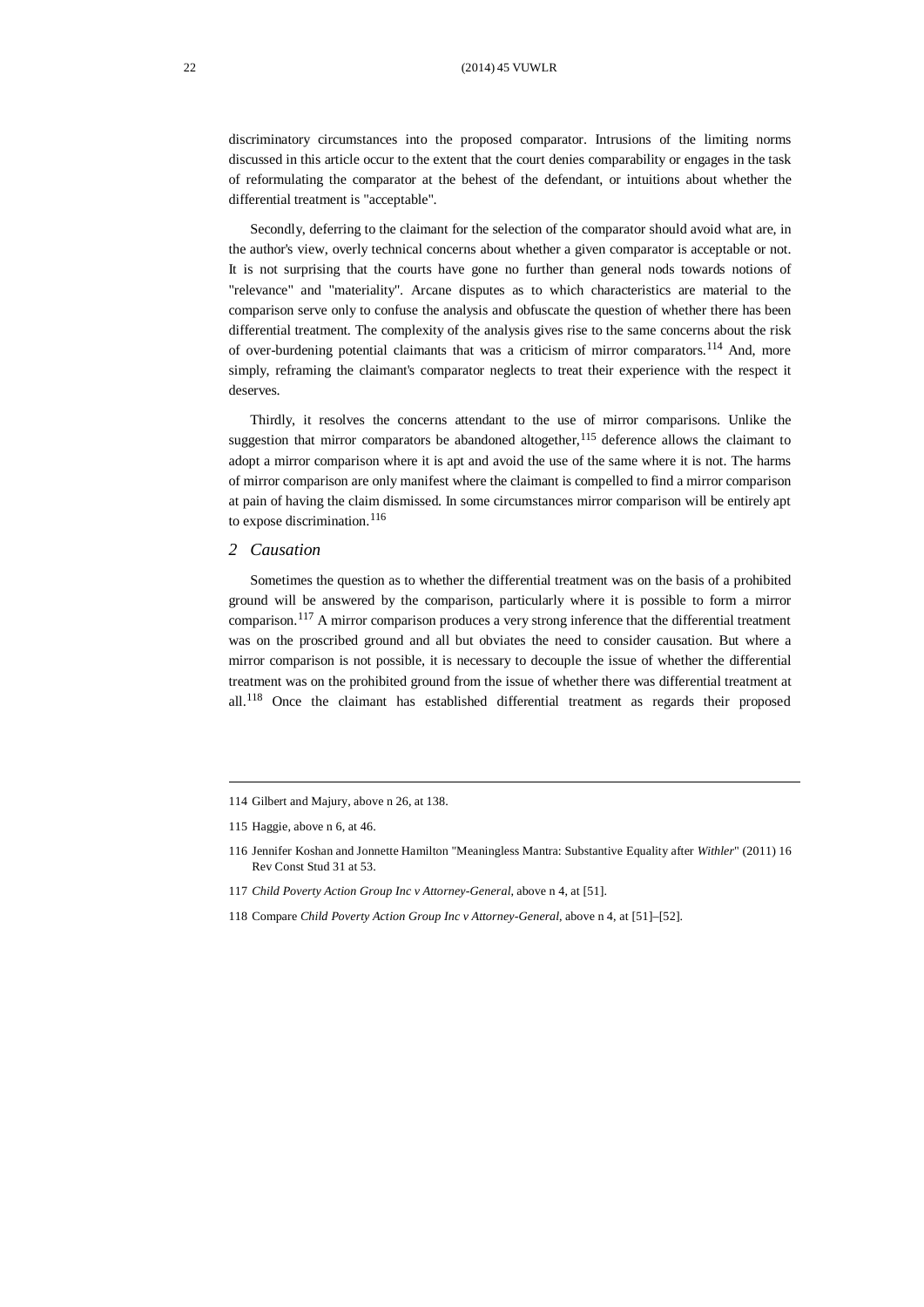comparator, it can then be asked whether the prohibited ground was "material"<sup>[119](#page-22-0)</sup> to the differential treatment.<sup>[120](#page-22-1)</sup>

Requiring that questions of causation be addressed separately avoids allowing for intuitive determinations that the alternate explanations for differential treatment prevent comparability. In *CPAG* it was acknowledged that in cases where multiple criteria operated in concert to produce the allegedly discriminatory outcome, or where effects-based discrimination was at issue, a focus on whether the discrimination was "on the basis of the prohibited ground" may be necessary.<sup>[121](#page-22-2)</sup> As was the case in *McAlister* at the Court of Appeal, questions of whether treatment was on the basis of a prohibited ground readily fold back into considerations of whether claimant and comparator are legitimately comparable if the question is asked at the comparator stage.

Such an approach avoids allowing issues of possible multiple causation to deny comparability, as was the case in the Court of Appeal decision in *McAlister*. Once McAlister had identified the comparator (pilots under the age of 60) the only conclusion as to causation could be that age was material to the outcome. Any questions of whether the differential treatment fell within an exception would have to be left to enquiries under those provisions, rather than being bound up in the comparator analysis. Likewise, this approach would have avoided the outcome in *B*. Framed by the comparison B sought (single persons) the inescapable conclusion is that her family status was a material cause of the differential treatment.

Finally, treating causation as distinct from identifying differential treatment should quell any fears that deference to the claimant in the selection of the comparator might admit unmeritorious claims. The claimant still bears the burden of establishing that the prohibited ground was material to the differential treatment their proposed comparator illustrates.

## *C A Lower Threshold?*

The effect of these recommendations is to lower the de facto threshold to establishing a differential treatment by ensuring a neutral conception of discrimination. Huscroft has misgivings that such an approach allows for any differential treatment accompanied by disadvantage to be described as discrimination, which "may end up trivialising" rather than protecting the right to freedom from discrimination.[122](#page-22-3) Similarly, Haggie expresses concern that the low threshold

<span id="page-22-3"></span>122 Huscroft, above n 13, at 376.

<span id="page-22-0"></span><sup>119</sup> *McAlister v Air New Zealand Ltd*, above n 2, at [49] per Tipping J; and *Child Poverty Action Group Inc v Attorney-General*, above n 4, at [64].

<span id="page-22-1"></span><sup>120</sup> See for example the analysis in *Attorney-General on behalf of the Ministry of Health v Idea Services Ltd (in stat man)*, above n 57, at [141]–[159].

<span id="page-22-2"></span><sup>121</sup> *Child Poverty Action Group Inc v Attorney-General*, above n 4, at [52]. Compare *Attorney-General on behalf of the Ministry of Health v Idea Services Ltd (in stat man)*, above n 57, at [141] where "on the basis of" was seen as a step subsequent to the identification of the comparator.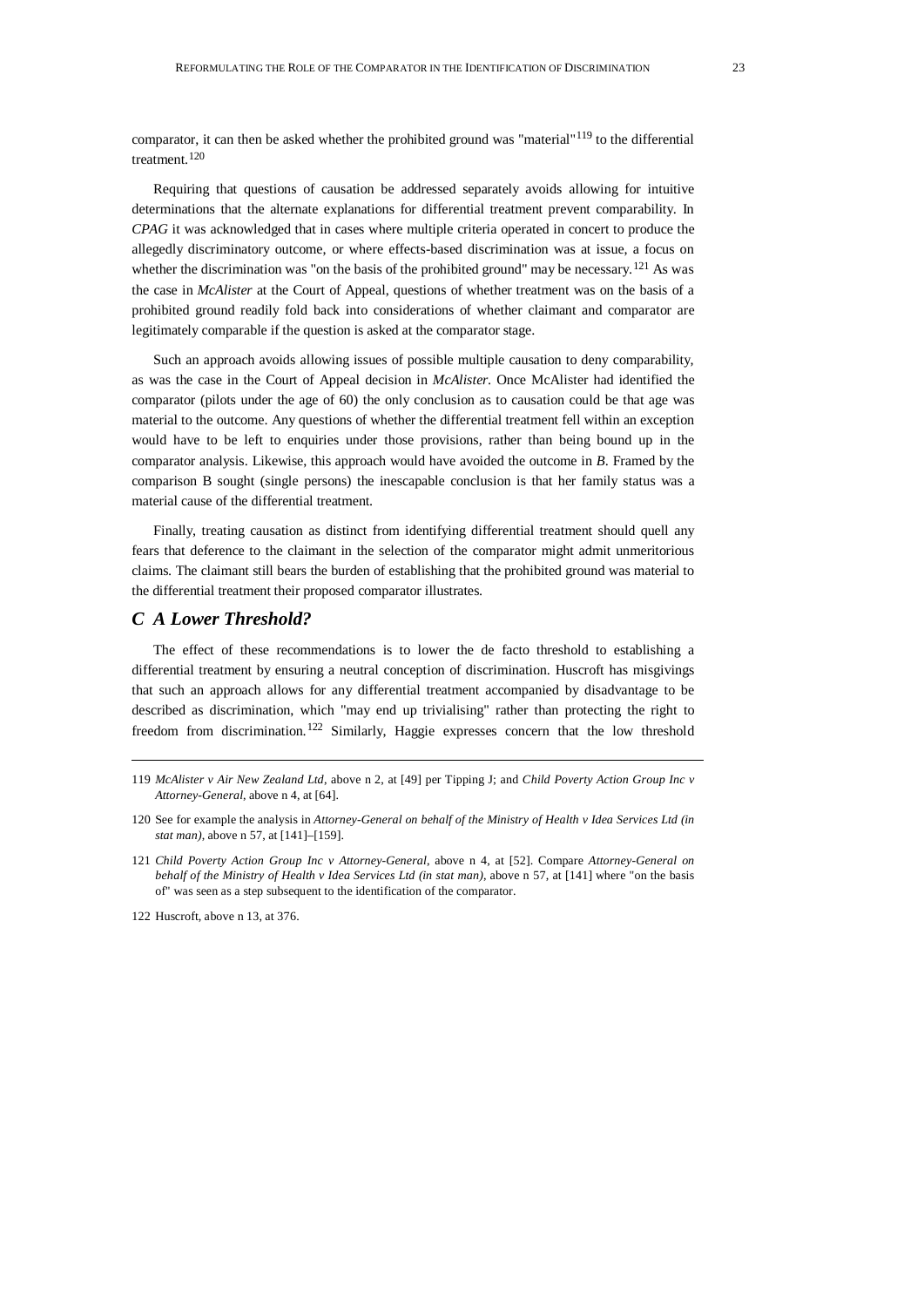#### 24 (2014) 45 VUWLR

established by the Court of Appeal in *Atkinson* leads to "uncomfortable questions" about precedent: findings of prima facie discrimination that are justifiable under s 5 might trivialise the idea of discrimination.<sup>[123](#page-23-0)</sup>

Trivialisation might occur where policies or practices that make justifiable distinctions between people were found unlawful. But such a determination would require that a court find them unable to survive scrutiny under s 5, at which point, the author would suggest, it is no longer "trivial". It should be recalled that a prima facie finding of discrimination is not determinative, and any stigma of a prima facie finding is the unavoidable consequence of a "general rule from which exceptions are allowed". [124](#page-23-1)

But such a claim might also hide less laudable value-judgements about the appropriate scope of non-discrimination provisions. Haggie's "uncomfortable" example concerns whether a parent who chose to care for a child at home where a daycare funding was available would succeed in establishing a breach of s 19 in a manner similar to the claimants in *Atkinson*. [125](#page-23-2) Perhaps the "gut reaction" that the effect of such a scheme cannot be "true discrimination"<sup>[126](#page-23-3)</sup> should not be trusted. There might be, for example, a legitimate concern that the burden of unpaid family responsibilities disproportionately affects women. The merits of that concern might stand fully revealed if subject to scrutiny under s 5. Relying on a "gut reaction" that such is not the case is somewhat less educative.

Beyond trivialisation, Huscroft also expresses the pragmatic concern that the state will be overburdened by defending claims of discrimination if the threshold is too low. Admittedly, the operation of state requires differential treatment.<sup>[127](#page-23-4)</sup> Yet the state has also committed itself to refrain from differentiating between persons on limited number of grounds. Where it breaches that commitment it must be called to account for why it has chosen to do so. The unavoidable powerimbalance between the claimant and the state demands that the latter should be willing to bear a larger burden in discrimination proceedings. It is desirable to adopt a "broad approach" to the role of comparators<sup>[128](#page-23-5)</sup> that requires s 5 to do more work, if that is what is necessary to err on the side of caution and avoid the premature dismissal of potentially legitimate claims. In any event the claimant still bears the burden of establishing a breach of s 19. Most importantly, by requiring the state to justify discrimination where it occurs, the non-discrimination provisions hold it to account in a

<span id="page-23-5"></span>128 Butler and Butler, above n 38, at [17.12.10].

<span id="page-23-0"></span><sup>123</sup> Haggie, above n 6, at 45.

<span id="page-23-1"></span><sup>124</sup> *McAlister v Air New Zealand Ltd*, above n 2, at [55] per Tipping J.

<span id="page-23-2"></span><sup>125</sup> Haggie, above n 6, at 45.

<span id="page-23-3"></span><sup>126</sup> At 45.

<span id="page-23-4"></span><sup>127</sup> *Child Poverty Action Group Inc v Attorney-General*, above n 4, at [51].